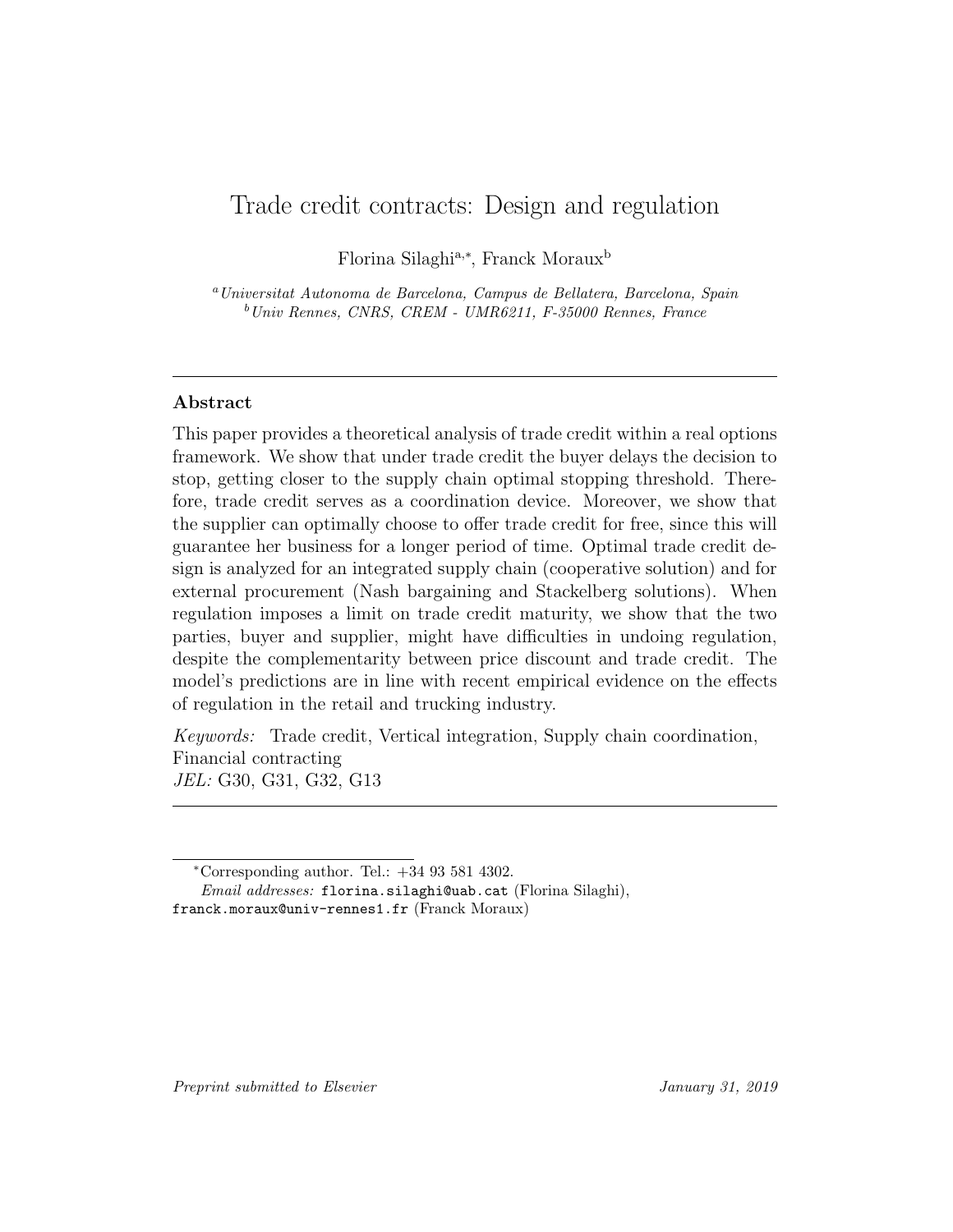## 1. Introduction

Trade credit as a source of financing has been generally neglected by the literature (as opposed to bank or bond financing), although it is the most important source of financing not only for small and medium enterprises, but also for large ones. Cuñat [\(2007\)](#page-27-0) provides evidence that trade credit accounts for roughly one-fourth of the total assets of a representative firm and abouth half of the short-term debt in two different samples of mediumsized UK firms and small US firms. Similarly, [Yang and Birge](#page-28-0) [\(2018\)](#page-28-0) claim that as of June 2016, accounts payable (the amount of trade credit owed by buyers to suppliers) were 3.3 times as large as bank loans on the aggregated balance sheet of non-financial US businesses. Moreover, for large public retailers in North America, accounts payable represent roughly one third of their liabilities. In this paper, we contribute to this literature by providing a first theoretical analysis of trade credit within a real options framework, which allows us to shed light on important issues related to the design of trade credit terms, and the effects of regulation. Furthermore, we contribute to the long-standing debate over whether trade credit is an expensive form of financing, or on the contrary a low-cost financing source [\(Yang and Birge,](#page-28-0) [2018\)](#page-28-0).

On the one hand, the popular view in the initial literature on trade credit was that trade credit was an expensive form of finance (Cunat,  $2007$ ; [Pe](#page-28-1)[tersen and Rajan,](#page-28-1)  $1997$  $1997$ <sup>1</sup>. Researchers trying to address the so-called trade credit puzzle attempted to answer the questions "why does trade credit appear to be so expensive?" and "why is trade financed by suppliers instead of banks" [\(Cu˜nat,](#page-27-0) [2007,](#page-27-0) p. 492). Several explanations have been offered in the literature: trade credit is used as a price discrimination device [\(Bren](#page-27-1)[nan et al.,](#page-27-1) [1988\)](#page-27-1), trade credit can serve as a warranty for product quality [\(Long et al.,](#page-28-2) [1994\)](#page-28-2), trade credit can be used to signal information to banks in the context of asymmetric information in times of credit rationing [\(Biais](#page-27-2) [and Gollier,](#page-27-2) [1997\)](#page-27-2), or trade credit can be justified for buyer-specific products (Cu $\tilde{\text{nu}}$ , [2007\)](#page-27-0). Moreover, another common assumption is that a large manufacturer finances a relatively small and young financially constrained retailer

<span id="page-1-0"></span><sup>&</sup>lt;sup>1</sup>Cuñat [\(2007\)](#page-27-0) offers the example of a two-part trade credit contract called "2-10 net 30", where if customers pay within 10 days they qualify for a 2% discount, otherwise they can pay up to 30 days after delivery. This discount on early payment implies receiving credit at 2% for 20 days, which is equivalent to a 44% annual interest rate.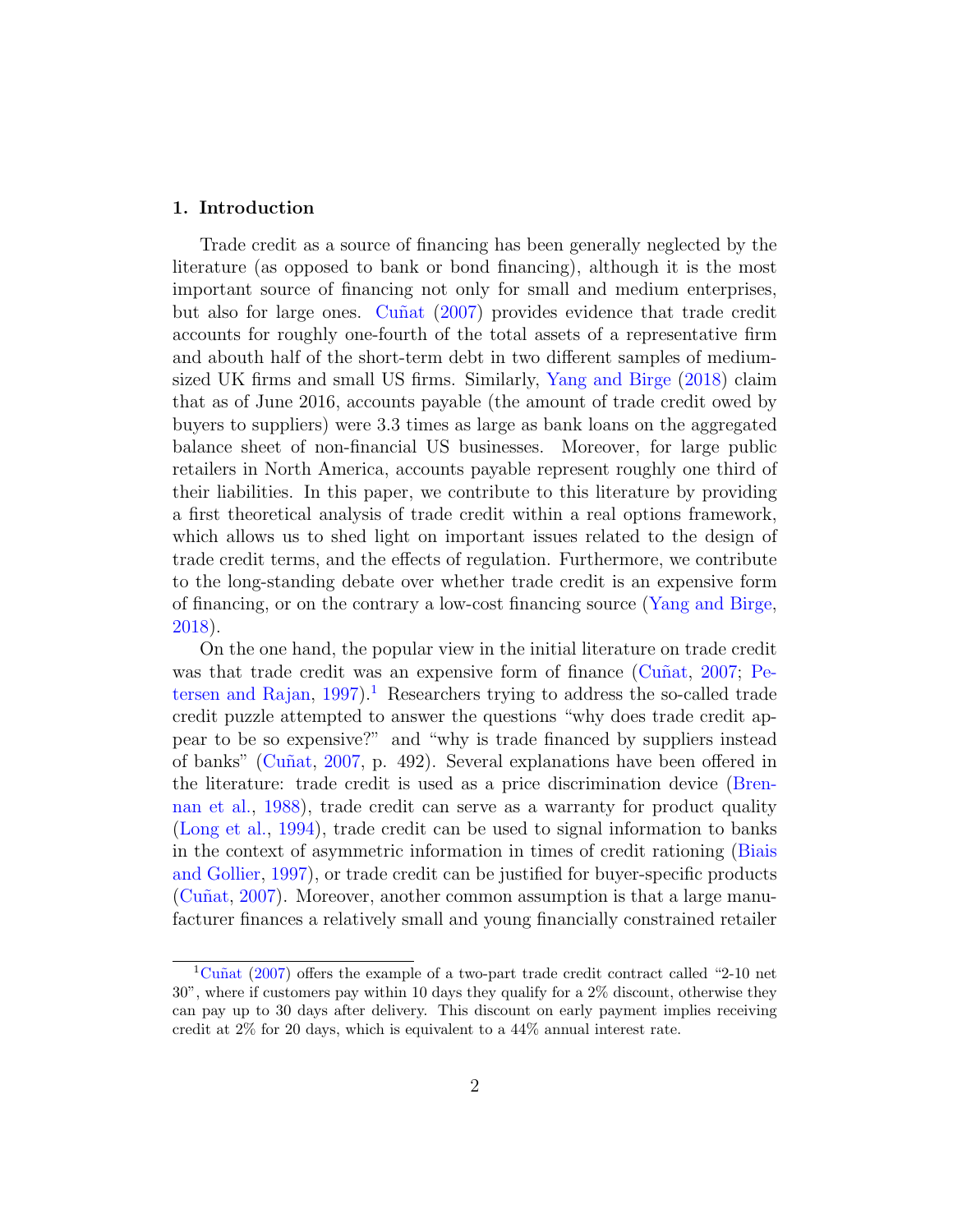#### [\(Petersen and Rajan,](#page-28-1) [1997\)](#page-28-1).

On the other hand, recent empirical evidence seems to challenge these two assumptions. First, [Giannetti et al.](#page-28-3) [\(2011\)](#page-28-3) find that a majority of firms in their sample receive trade credit at low cost, only a minority of firms reporting that their main supplier offers early payment discounts. In fact, the median firm in their sample receives trade credit at zero cost. Moreover, [Yang and Birge](#page-28-0) [\(2018\)](#page-28-0) find that the most common trade credit terms in their sample are "net terms", which are interest-free loans from suppliers to buyers.[2](#page-2-0) Secondly, there is recent evidence that many small suppliers finance large financially unconstrained buyers [\(Fabbri and Klapper,](#page-27-3) [2016;](#page-27-3) [Klapper](#page-28-4) [et al.,](#page-28-4) [2012;](#page-28-4) [Murfin and Njoroge,](#page-28-5) [2015\)](#page-28-5).<sup>[3](#page-2-1)</sup>. The question that naturally arises is why do small financially constrained suppliers offer trade credit for free to large unconstrained buyers. Why don't they just offer a price discount? As pointed out by [Giannetti et al.](#page-28-3) [\(2011\)](#page-28-3), a big challenge for future research is to answer this question. A possible explanation suggested in the empirical papers of [Klapper et al.](#page-28-4) [\(2012\)](#page-28-4) and [Fabbri and Klapper](#page-27-3) [\(2016\)](#page-27-3) is that they offer trade credit as a competitive gesture, in order to attract the buyer. [Fabbri and Klapper](#page-27-3) [\(2016\)](#page-27-3) show that suppliers are more likely to offer trade credit and better credit terms to powerful and important customers. A price reduction is observable by competitors and can trigger a price war, detrimental for the whole industry, while trade credit is less aggressive and more flexible. They also show evidence of complementarity between these two instruments, price discount and trade credit: firms that lowered prices relative to the previous year are more likely to offer trade credit.

Anecdotal evidence from the retail and automotive industry also seems to support this new perspective on trade credit from small suppliers to large buyers and seems to suggest that large buyers abuse their bargaining power in order to extract margins from small suppliers.[4](#page-2-2) This has drawn the attention

<span id="page-2-0"></span><sup>2</sup>For example, under the "net 30" term, buyers need to pay supplier within 30 days of delivery.

<span id="page-2-1"></span><sup>3</sup>[Murfin and Njoroge](#page-28-5) [\(2015\)](#page-28-5) document that the largest two decile firms by size are net receivers of trade credit in the retail industry.

<span id="page-2-2"></span><sup>4</sup>See John Plender, "The Wal-Martisation of almost everything", The Financial Times, 15 November 2004; John Plender, Martin Simons and Henry Tricks, "Cash benefit: how big supermarkets fund expansion by using suppliers as bankers", The Financial Times, 7 December 2005; "Competition policy in the EU: Big chains enjoy a buyer's market", The Economist, 15 February 2007; "FT interview transcript: Christine Lagarde", The Financial Times, 12 May 2008, among others.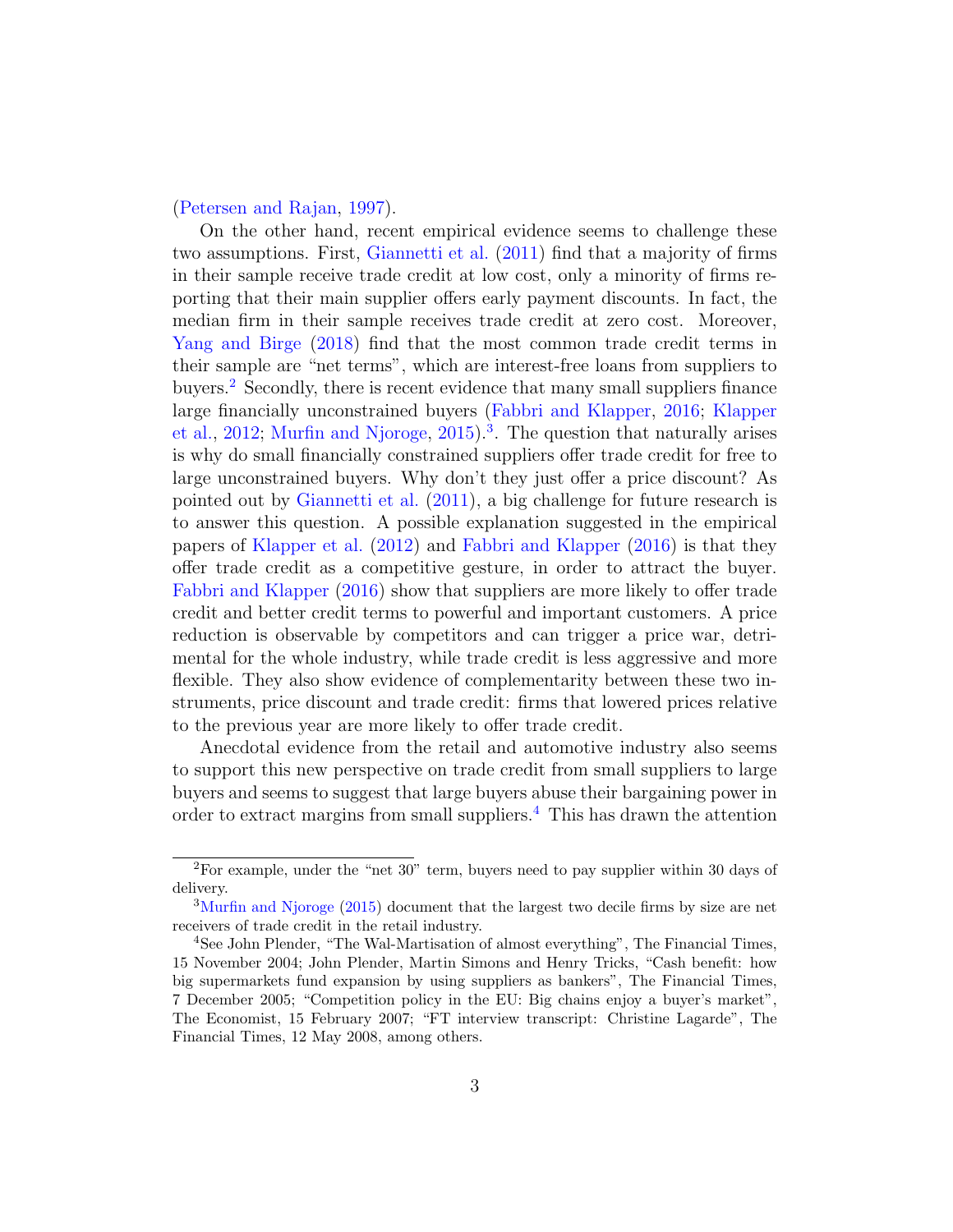of policy makers and regulators, who have tightened regulation by reducing the maturity of trade credit contracts, in an attempt to protect suppliers. Two such cases have been recently analyzed in the empirical papers of [Breza](#page-27-4) [and Liberman](#page-27-4) [\(2017\)](#page-27-4) and [Barrot](#page-27-5) [\(2016\)](#page-27-5). Supermarkets in Chile saw their trade credit maturity reduced from 90 to 30 days, while French trucking firms were prevented from extending to their customers trading terms exceeding 30 days (representing a 15% reduction in payment terms).

In this paper, we contribute to this debate by providing a first theoretical analysis of this issue. Within a real options framework, we assume that the price at which the buyer sells the final product follows a geometric Brownian motion. The supplier sells the product to the buyer at the wholesale price and incurrs a production cost. The buyer can optimally choose the time at which to stop the business. We derive the buyer, supplier and supply chain values first under no trade credit, and second under trade credit. In the no trade credit case, the buyer stops too early compared to the supply chain optimal. In fact, the supply chain is only coordinated (and the value of the supply chain maximized) if the wholesale price is equal to the production cost. On the contrary, in the trade credit case, we show that the stopping threshold optimally chosen by the buyer is lower than the one without trade credit. The buyer delays the decision to stop when receiving trade credit, getting closer to the supply chain optimal. Thus, trade credit is effectively a coordination device. Moreover, although offering trade credit implies a cost of delay for the supplier (receiving the payment later), it also has the advantage of guaranteeing her business for a longer period of time. Given this trade-off, we show that as long as the trade credit maturity is not too high, the supplier can optimally choose to offer trade credit for free. Our model's implications are in line with recent empirical evidence suggesting trade credit is offered at a low cost [\(Giannetti et al.,](#page-28-3) [2011\)](#page-28-3).

We consider three different solutions in designing the optimal trade credit terms, i.e., the pair of optimal wholesale price (price charged by the supplier to the buyer) and optimal trade credit maturity. The first one is the cooperative solution corresponding to a vertically integrated supply chain. We show that there exist an infinite number of pairs (wholesale price, trade credit maturity) that maximize the value of the supply chain. While under no trade credit the supply chain is only coordinated when the wholesale price is equal to production cost, with trade credit it is possible to coordinate the supply chain for any wholesale price. The second solution we analyze is the Nash bargaining solution corresponding to external procurement. In this case, the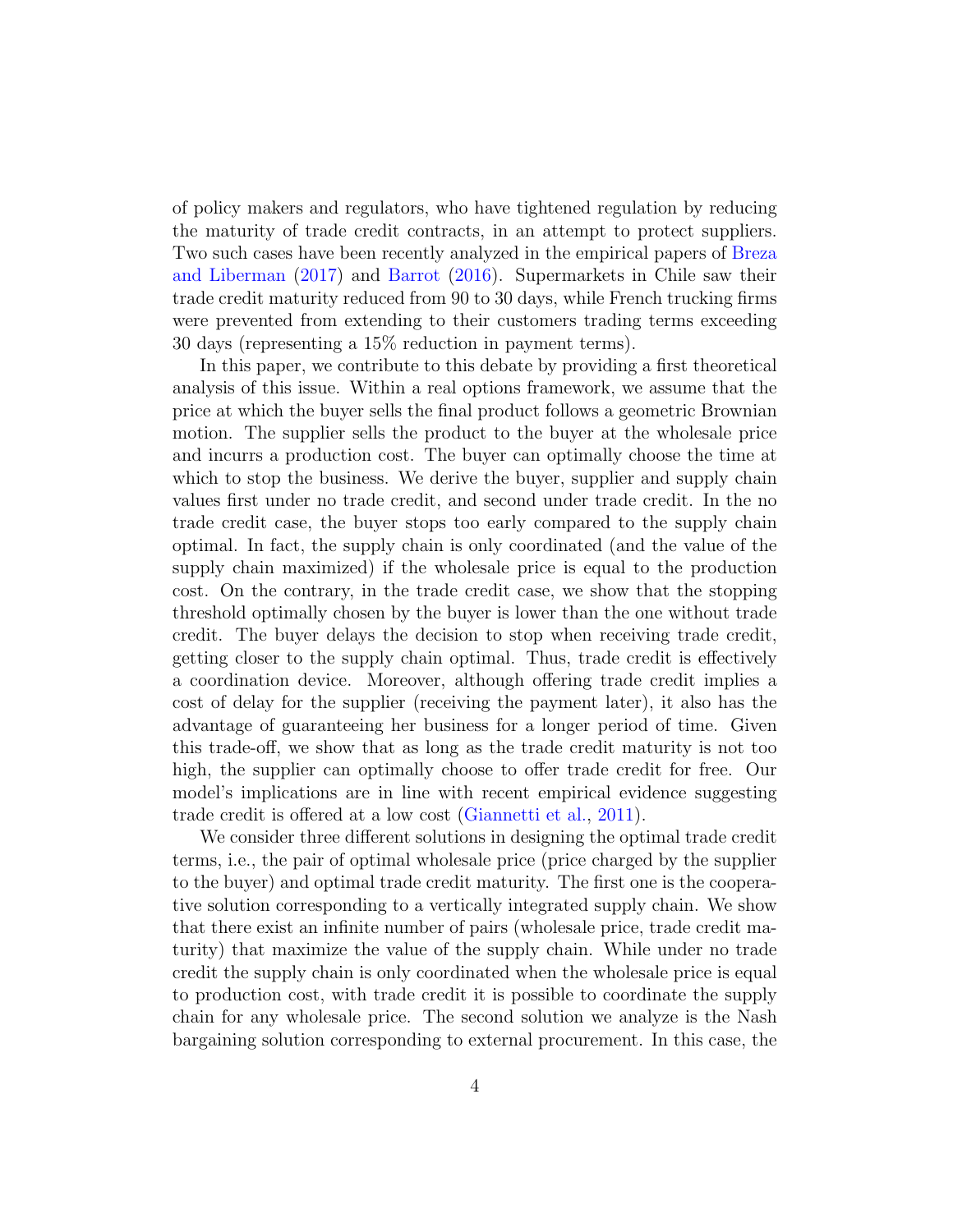outcome depends on the status quo of the two parties and their bargaining power. Even under this non-cooperative solution it is possible to achieve first best. The optimal pair of trade credit terms is one of the infinite number of pairs from the cooperative solution that splits the supply chain value according to the bargaing power of the parties. Third, we analyze the Stackelberg solution, with the leader being the buyer and the follower the supplier. This strategy characterizes well recent empirical and anecdotal evidence that large retailers finance themselves through trade credit from their smaller and weaker suppliers.

Finally, we study the impact of regulation, in particular, the effect of a limit on trade credit maturity imposed by regulators. We show that although regulation can be undone in case of an integrated supply chain, this is not the case for external procurement. Even though the two parties, buyer and supplier, can reduce the wholesale price as a complementary strategy to the imposed limitation in trade credit maturity, they cannot undo regulation. The decrease in the wholesale price cannot fully compensate for the loss in value caused by the decrease in trade credit maturity. One of the parties will be negatively affected by regulation. Therefore, the model predicts that following such a change in trade credit regulation will decrease and internal procurement will increase.

Our work makes important contributions to two strands of the literature. First, we extend current research on real options by applying a real options framework to trade credit. Although corporate debt has been extensively analyzed within a real options framework, to our knowledge this is the first paper to apply it to trade credit. Within the real options literature, the forward start model of [Shackleton and Wojakowski](#page-28-6) [\(2007\)](#page-28-6) has been recently employed to explain findings from different areas ranging from duopolies [\(Pereira and Rodrigues,](#page-28-7) [2014\)](#page-28-7) to public-private partnerships [\(Adkins et al.,](#page-27-6) [2018\)](#page-27-6). However, a "forward stop" model, as the one we employ, similar to the deferred American put model of [Gerber and Shiu](#page-28-8) [\(1993\)](#page-28-8), has not been exploited in the literature. Second, we contribute to the operations management literature on supply chains. Different contract types have been shown to coordinate the supply chain, such as buy back contracts, revenue sharing contracts and quantity flexibility contracts [\(Cachon,](#page-27-7) [2003\)](#page-27-7). Our cooperative solution can be seen as a new coordination mechanism for the supply chain, in the context of trade credit. Finally, our work on trade credit design is also relevant for practitioners who welcome normative insights.

The rest of the paper is organized as follows. Section [2](#page-5-0) describes the fi-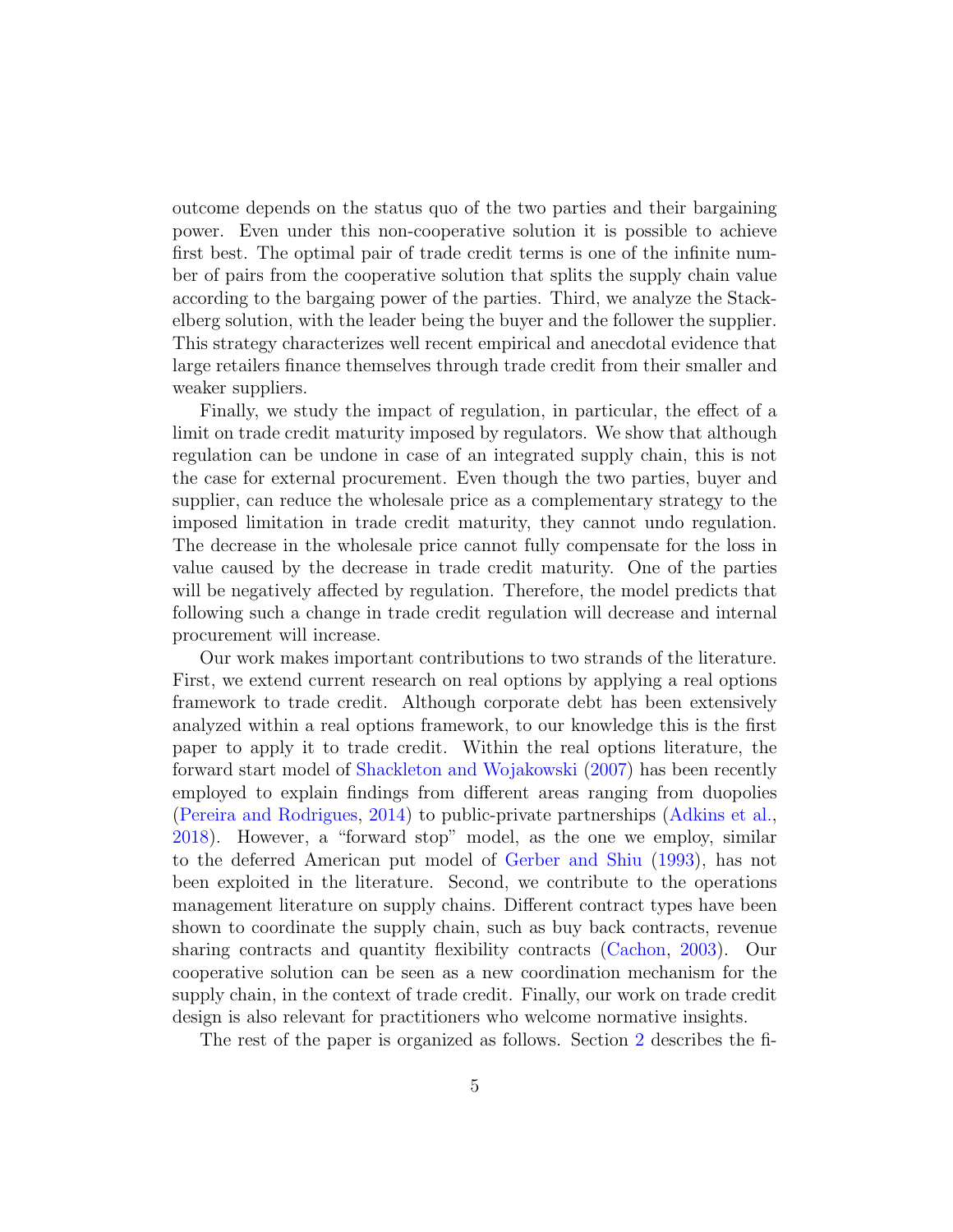nancial setup, first under no trade credit and then under trade credit. Section [3](#page-10-0) analyzes the benefits of offering trade credit for free. Section [4](#page-12-0) presents the design of trade credit terms under different cooperative and non-cooperative solutions. In section [5](#page-16-0) we analyze the social planner's perspective and discuss issues related to regulation. A numerical illustration and comparison of the model's implications with empirical evidence on trade credit is provided in section [6.](#page-19-0) Finally, section [7](#page-22-0) concludes.

#### <span id="page-5-0"></span>2. The framework

A firm, called the buyer, produces a final good using as an input another good that it buys from the supplier. The project under study consists in selling on the market a final good whose (retail) price is denoted by  $P$ . This price is random and and it is well described by

$$
dP_t = \mu P_t dt + \sigma P_t dW_t
$$

The wholesale price  $c$  that the buyer pays to the supplier is fixed, and the supplier faces a fixed production cost  $\gamma$ , with  $c \geq \gamma$ . For the time being we will consider  $c$  as given. Later on, in Section  $4$  the wholesale price will be determined either as a cooperative solution in the case of a vertically integrated supply chain, or as the result of a Nash bargaining non-cooperative game between the buyer and the supplier. The instantaneous net cash flow per unit of goods sold for the buyer is therefore  $P_t - c$ , while the one of the seller is  $c - \gamma$ . For simplicity and for the sake of analytical tractability, we consider a perpetual demand which is normalized to one.<sup>[5](#page-5-1)</sup> Each firm is risk neutral, thus each firm maximizes expected profits. Let us denote by B the value of the project from the buyer's perspective and by S the value from the supplier's perspective. V stands for the value of a supply chain that comprises both the buyer and the supplier, so that  $V = B + S$ .

We will now analyze two cases. First, the simple case in which delivery and payment of the goods delivered by the supplier to the buyer coincide.

<span id="page-5-1"></span><sup>&</sup>lt;sup>5</sup>The wholesale price contract has been extensively studied in the context of the newsvendor model in the operations management literature (see [Lariviere and Porteus,](#page-28-9) [2001\)](#page-28-9). The standard newsvendor model is used to determine the optimal inventory level in a context of fixed prices and stochastic demand. Many variations of this model exist, such as deterministic and price dependent demand as in [Bresnahan and Reiss](#page-27-8) [\(1985\)](#page-27-8), the newsvendor model with stochastic and price dependent retail demand or the single location base stock model with infinite horizon stochastic demand [\(Cachon,](#page-27-7) [2003\)](#page-27-7).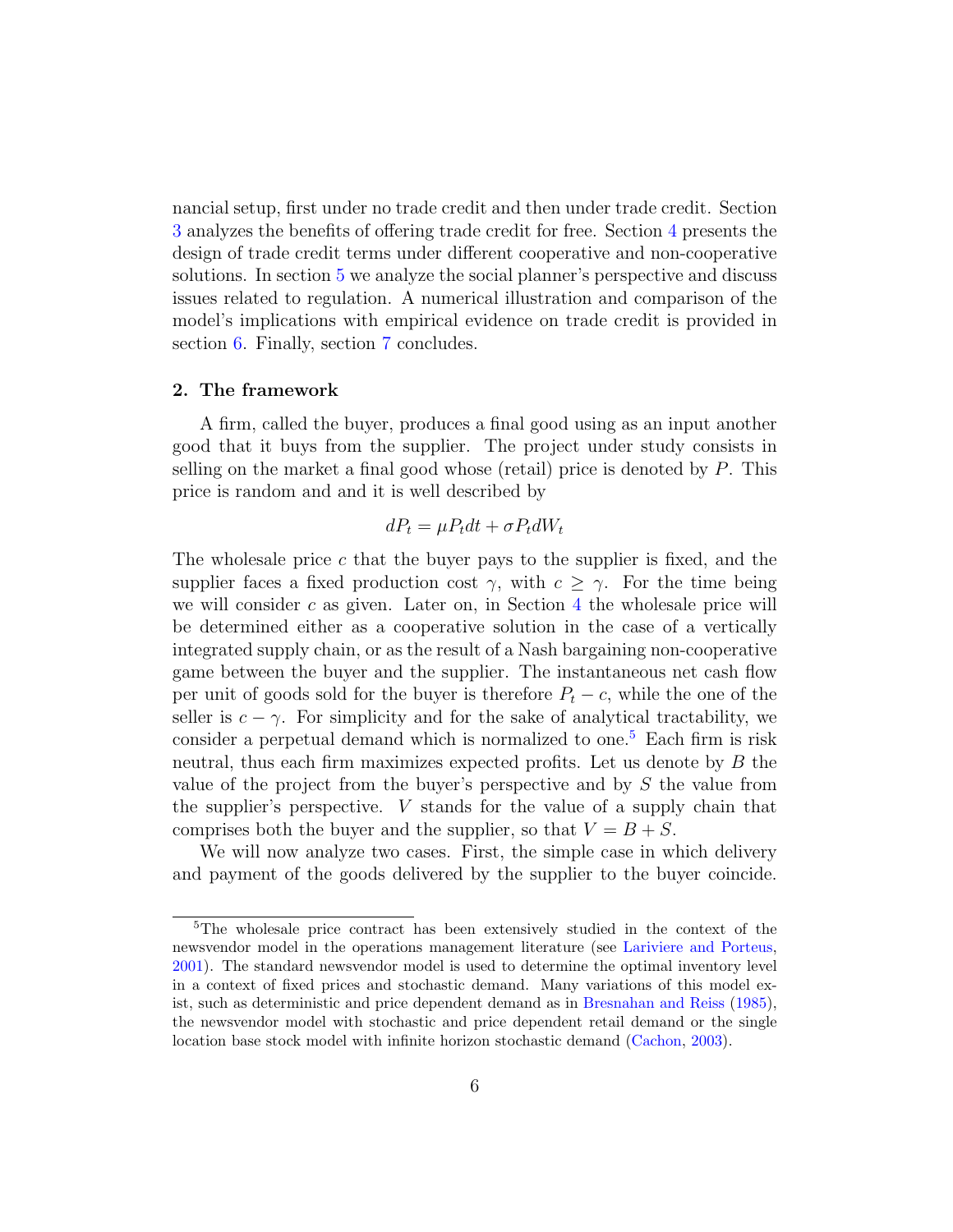Therefore, there is no delay in payment, and the only contractual parameter is the wholesale price, c. Second, we will consider the case in which payment occurs some time after the delivery of the goods, thus the supplier is offering trade credit to the buyer. In this case, the two contractual parameters are the wholesale price, c, and the trade credit maturity,  $\Delta$ .

#### 2.1. The no trade credit case

In case there is no trade credit, we assume that the buyer can decide to stop the project at any time. Of course he will undertake this decision so as to maximize his profit.<sup>[6](#page-6-0)</sup> Let's denote by  $\tau$  such an optimal time. Since the project has no special expiration, the optimal decision will occur as soon as the sale price  $P$  reaches some threshold  $K$  from above. Hence, the optimal time may be defined by  $\tau = \inf \{ t : P_t = K \}$ . Then the buyer and supplier valuations are given by:

$$
B^{NT} = E_0 \left( \int_0^{\tau} (P_s - c)e^{-rs} ds \right)
$$
  

$$
S^{NT} = E_0 \left( \int_0^{\tau} (c - \gamma)e^{-rs} ds \right)
$$

for which we can derive explicit formulae (where  $r$  denotes the risk-free interest rate, and for convergence  $r > \mu$ ).

**Proposition 1:** The buyer's valuation of the project, given a stopping threshold K, is

$$
B^{NT}(c; K) = \left[\frac{P_0}{r - \mu} - \frac{c}{r}\right] - \left[\frac{K}{r - \mu} - \frac{c}{r}\right] \left(\frac{P_0}{K}\right)^{-X} \tag{1}
$$

The supplier's valuation of the project is

$$
S^{NT}(c;K) = \left[\frac{c}{r} - \frac{\gamma}{r}\right] - \left[\frac{c}{r} - \frac{\gamma}{r}\right] \left(\frac{P_0}{K}\right)^{-X}
$$
(2)

The supply chain's valuation of the project is

$$
V^{NT}(c; K) = \left[\frac{P_0}{r - \mu} - \frac{\gamma}{r}\right] - \left[\frac{K}{r - \mu} - \frac{\gamma}{r}\right] \left(\frac{P_0}{K}\right)^{-X} \tag{3}
$$

<span id="page-6-0"></span> $6$ Following [Cachon](#page-27-7) [\(2003\)](#page-27-7), we adopt the convention that the upstream firm (the supplier) is female, and the downstream firm (the buyer) is male.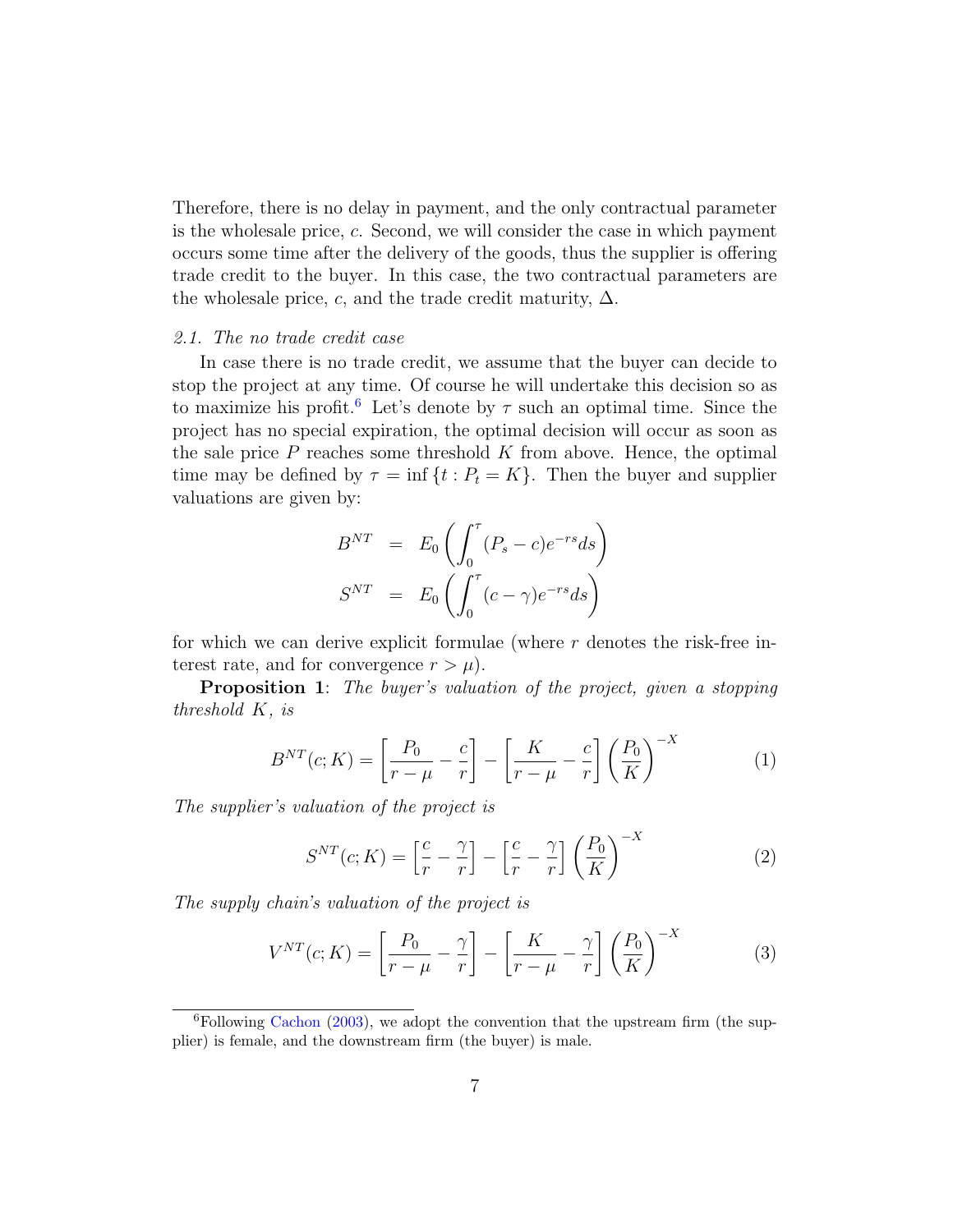where

$$
X = \frac{(\mu - \sigma^2/2) + \sqrt{(\mu - \sigma^2/2)^2 + 2r\sigma^2}}{\sigma^2}.
$$

In case the buyer chooses to stop production optimally, the endogenous threshold is

$$
K^{NT} = \frac{c(r - \mu)}{r} \frac{X}{X + 1}
$$

must be plugged in the above formulae.

Proof: See Appendix.

This proposition is in line with standard results from the real option theory. It reminds us that the optimal threshold chosen by the buyer to stop production is lower than the Marshallian ones which would be either c or  $c(r-\mu)$  $\frac{-\mu}{r}$  depending on whether the stopping criteria is defined as the cash flow or the project value. Moreover, the stopping threshold is proportional to the cost c and it depends non-linearly on r,  $\mu$  and  $\sigma$ .

Note that although the total supply chain value  $V^{NT}$  does not *directly* depend on the wholesale price  $c$ , it depends on it indirectly through the stopping threshold  $K^{NT}$ . In particular, we observe that when choosing the optimal stopping threshold the buyer does not take into account the supplier's profits. Therefore, the threshold chosen by the buyer does not maximize the total supply chain value. The optimal threshold that maximizes the total supply chain value is  $K^{NT*} = \frac{\gamma(r-\mu)}{r}$ r  $\frac{X}{X+1} = \frac{\gamma}{c} K^{NT}$ . Since  $c \geq \gamma$ , we have that  $K^{NT} \geq K^{NT*}$ , that is, the buyer decides to stop production too early. One way to coordinate the supply chain, to make the buyer choose the stopping threshold that maximizes the supply chain value is to set the wholesale price equal to the production cost, i.e.,  $c = \gamma$ . Then we have that  $K^{NT} = K^{NT*}$ , and the buyer captures all the profits, the supplier's valuation is equal to zero.<sup>[7](#page-7-0)</sup> Vertical integration is one of the two most common models of supply chain strategies, along with the manufacturer Stackelberg strategy (see [Baron et al.,](#page-27-9) [2016\)](#page-27-9). Different supply chain coordination mechanisms have been studied in the context of the newsvendor model: two-part tariff, buy back, quantity flexibility and revenue sharing. [Cachon](#page-27-7) [\(2003\)](#page-27-7) makes an

<span id="page-7-0"></span><sup>&</sup>lt;sup>7</sup>At first sight, this "coordination" strategy seems odd because the coordination should discipline the buyer and the buyer is in a way compensated. But this extreme strategy corresponds to a vertical integration strategy where the buyer decides to face the production cost.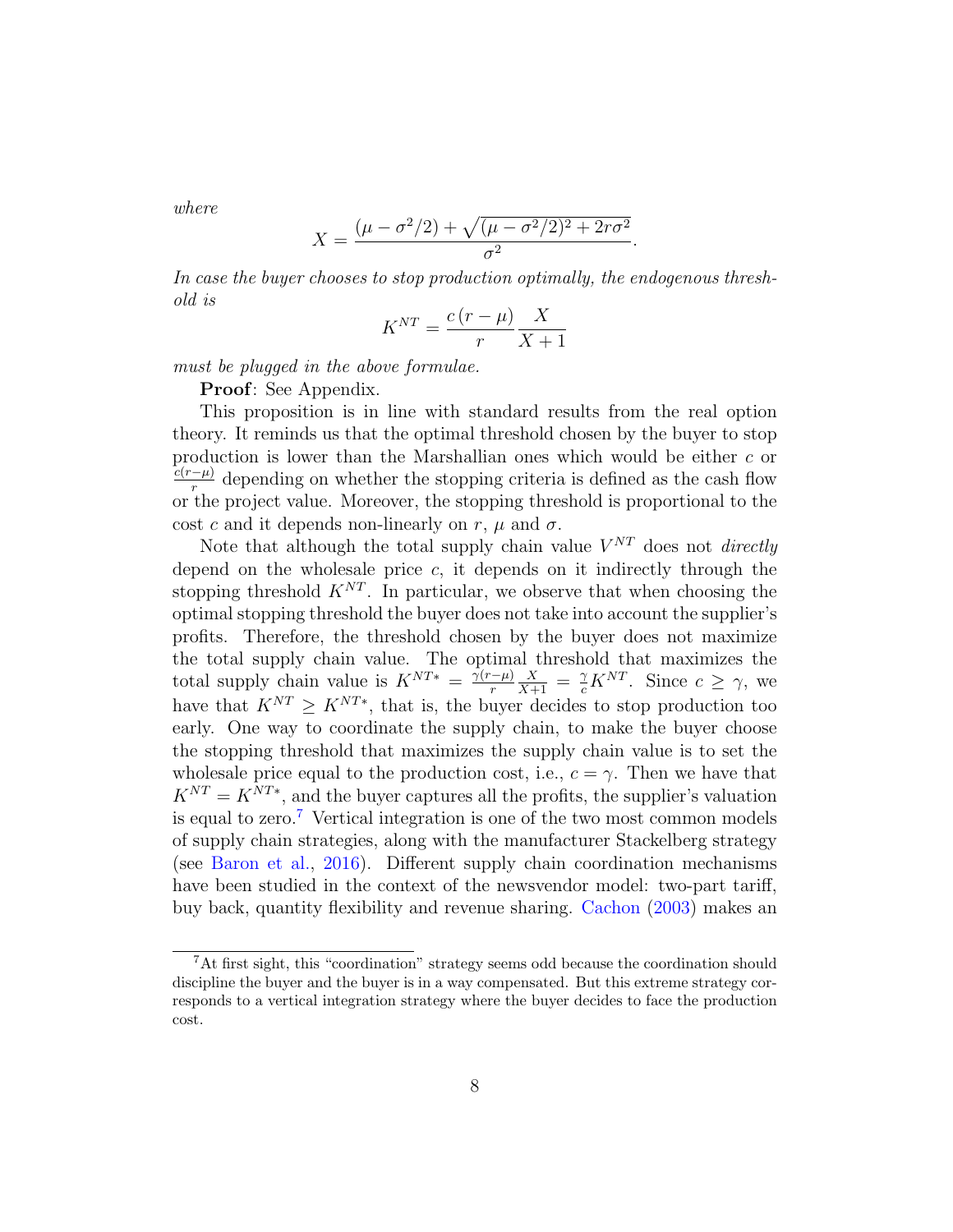excellent survey of this literature. In the next subsection we propose a new coordination mechanism, trade credit.

#### 2.2. Introducing trade credit

We now introduce trade credit. Let the maturity of the trade credit contract be denoted by  $\Delta$ . Under such a contract, the buyer receives the goods from the supplier and starts production at time zero, however, he does not make any payments to the supplier until ∆. Therefore, the buyer receives the price of the final goods sold P starting at time zero, but only starts making a payment c to the supplier at  $\Delta$ . Assuming that the buyer stops production whenever the price reaches a threshold  $K$  from above, we have the following two situations. If  $P_{\Delta} > K$ , the buyer will receive the price P until time  $\tau > \Delta$  at which the threshold K is reached, and will make the payment c to the supplier until time  $\tau + \Delta$ . If  $P_{\Delta} \leq K$ , the production is stopped at time  $\Delta$ , thus the buyer receives the price P until time  $\Delta$  and makes the payment c until time  $2\Delta$ . The buyer's valuation is given by:

$$
B^{TC} = E_0 \left( \int_0^{\Delta} P_s e^{-rs} ds \right) + E_0 \left( 1_{\{P_\Delta < K\}} \int_{\Delta}^{2\Delta} -ce^{-rs} ds \right) + E_0 \left[ 1_{\{P_\Delta > K\}} \left( \int_{\Delta}^{\tau} P_s e^{-rs} ds + \int_{\Delta}^{\tau + \Delta} -ce^{-rs} ds \right) \right]
$$

Rearranging we have:

$$
B^{TC} = E_0 \left( \int_0^{\Delta} P_s e^{-rs} ds \right) - \int_{\Delta}^{2\Delta} c e^{-rs} ds + E_0 \left[ 1_{\{P_{\Delta} > K\}} \left( \int_{\Delta}^{\tau} P_s e^{-rs} ds + \int_{2\Delta}^{2\Delta + (\tau - \Delta)} - c e^{-rs} ds \right) \right]
$$

Similarly, the supplier's valuation is given by:

$$
S^{TC} = \int_{\Delta}^{2\Delta} (c - \gamma) e^{-rs} ds + E_0 \left[ 1_{\{P_{\Delta} > K\}} \left( \int_{2\Delta}^{2\Delta + (\tau - \Delta)} (c - \gamma) e^{-rs} ds \right) \right]
$$

The following proposition provides explicit formulae for the buyer and supplier valuations in the trade credit case.

**Proposition 2:** The buyer's valuation of the project with trade credit is

<span id="page-8-0"></span>
$$
B^{TC}(c,\Delta;K) = \left[\frac{P_0}{r-\mu} - \frac{c}{r}e^{-r\Delta}\right] - e^{-r\Delta}\left[\frac{P_0}{r-\mu}e^{\mu\Delta}N\left(-d_1\left(\mu,\Delta\right)\right) - \frac{c}{r}e^{-r\Delta}N\left(-d_2\left(\mu,\Delta\right)\right)\right] - \left[\frac{K}{r-\mu} - \frac{c}{r}e^{-r\Delta}\right]\left(\frac{P_0}{K}\right)^{-X}N\left(d_2\left(\mu-X\sigma^2,\Delta\right)\right),\tag{4}
$$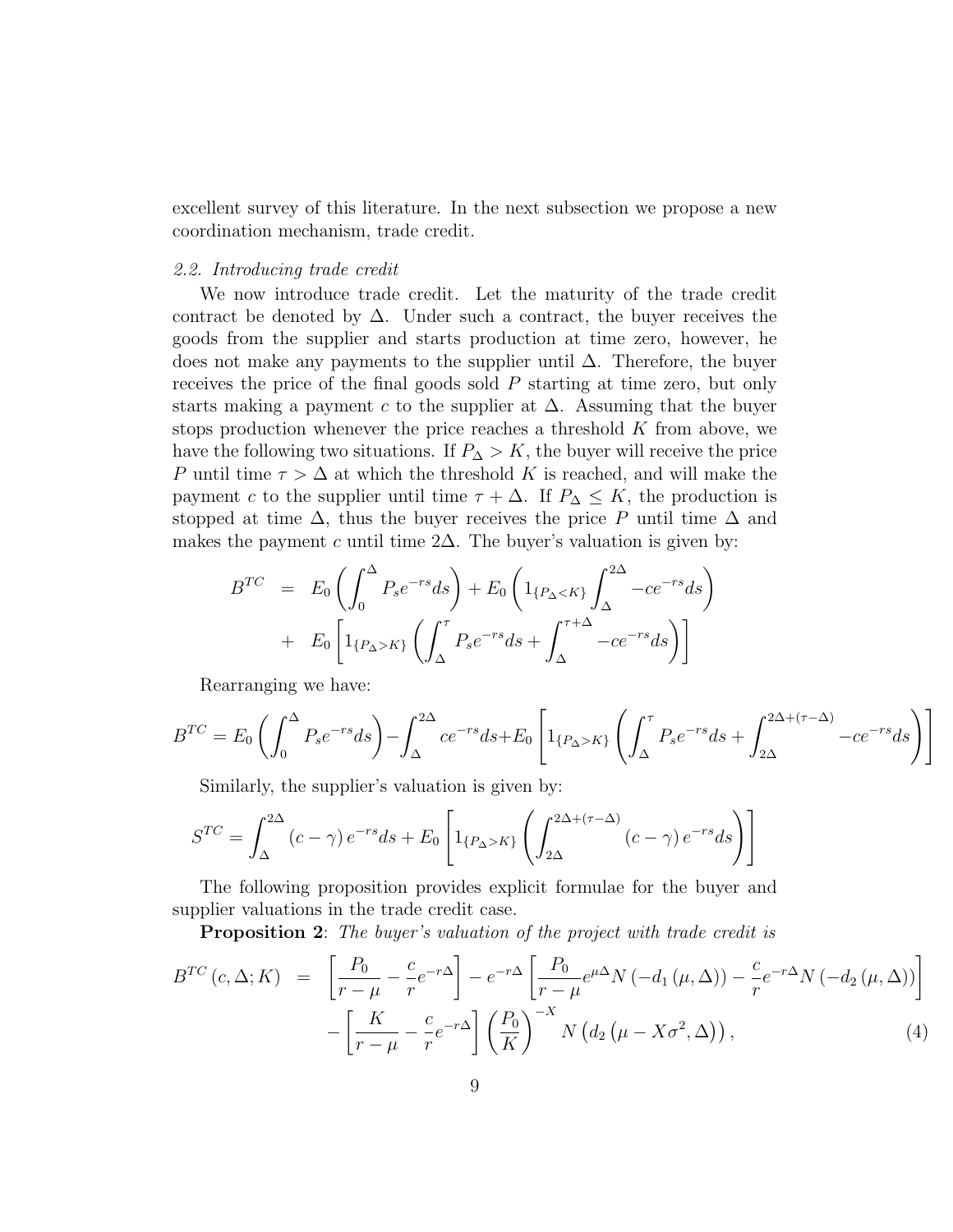The supplier's valuation of the project with trade credit is

$$
S^{TC}(c,\Delta;K) = \left[e^{-r\Delta}\frac{c}{r} - \frac{\gamma}{r}\right] \left[1 - e^{-r\Delta} + e^{-r\Delta}N(d_2(\mu,\Delta)) - \left(\frac{P_0}{K}\right)^{-X}N(d_2(\mu - X\sigma^2,\Delta))\right]
$$
\n(5)

with:

$$
d_1(\mu, \Delta) = \frac{\ln (P_0/K) + (\mu + 1/2\sigma^2) \Delta}{\sigma \sqrt{\Delta}}, \qquad d_2(\mu, \Delta) = \frac{\ln (P_0/K) + (\mu - 1/2\sigma^2) \Delta}{\sigma \sqrt{\Delta}}
$$
(6)

The supply chain's valuation of the project with trade credit is

 $=$ 

<span id="page-9-1"></span>
$$
V^{TC}(c, \Delta; K) = \left[\frac{P_0}{r - \mu} - \frac{\gamma}{r}\right] - e^{-r\Delta} \left[\frac{P_0}{r - \mu} e^{\mu \Delta} N\left(-d_1\left(\mu, \Delta\right)\right) - \frac{\gamma}{r} N\left(-d_2\left(\mu, \Delta\right)\right)\right]
$$

$$
-\left[\frac{K}{r - \mu} - \frac{\gamma}{r}\right] \left(\frac{P_0}{K}\right)^{-X} N\left(d_2\left(\mu - X\sigma^2, \Delta\right)\right) \tag{7}
$$

$$
V^{TC}(\Delta; K) \tag{8}
$$

.

Proof: See Appendix. We show in Appendix that this valuation problem is very closely related to the valuation of deferred perpetual American puts in [Gerber and Shiu](#page-28-8) [\(1993\)](#page-28-8) and to that of forward start perpetuities in [Shack](#page-28-6)[leton and Wojakowski](#page-28-6) [\(2007\)](#page-28-6). The above formulae critically depend on the threshold to decide to stop production. This decision threshold may be exogenously or endogenously chosen. If the buyer is "naive" (by being unable to internalize the trade credit terms in his decision to produce), then granting credit reduces the supplier's valuation of the project.[8](#page-9-0)

Indeed, in case the buyer is choosing an exogenous stopping threshold, one has  $\partial S^{TC}$  (c,  $\Delta$ ; K) / $\partial \Delta$  < 0, thus:

$$
S^{TC}(c,\Delta;K) \leq S^{NT}(c;K)
$$

and there is no incentive for the seller to grant trade credit. This illustrates the cost of delay that granting trade credit implies for the supplier. Nevertheless, if the buyer internalizes the trade credit terms into his decision to stop production, granting trade credit does not only imply a cost of delay, but also a possible gain for the supplier. We will analyze this issue in the next section.

<span id="page-9-0"></span><sup>8</sup>This will likely be the case for small buyers. The argument also applies in a symmetric situation where the seller faces fluctuating instantaneous cash flows and decides to produce.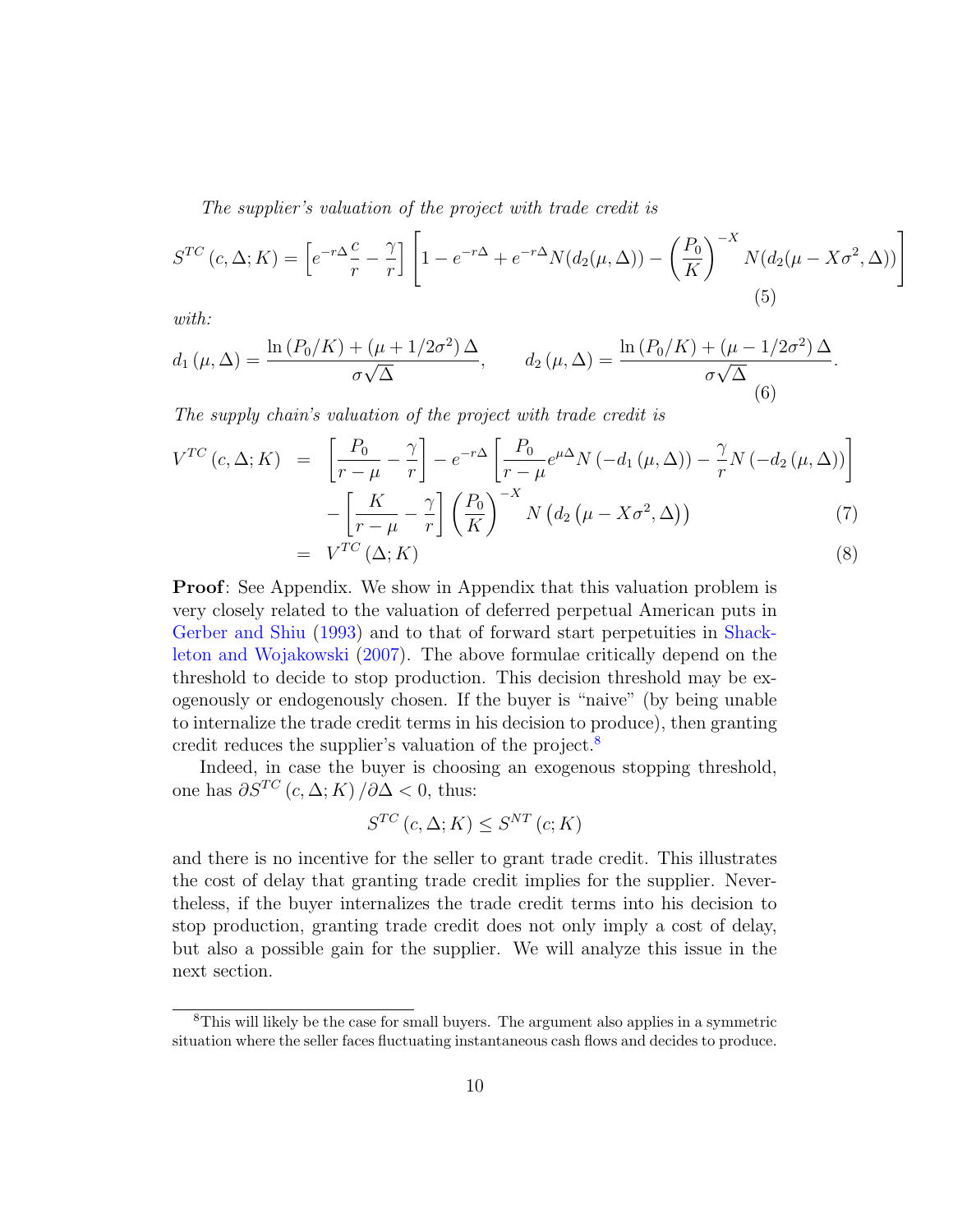#### <span id="page-10-0"></span>3. The advantages of offering trade credit for free

If the buyer internalizes the advantages of trade credit, he will optimally choose to stop production at an endogenous threshold that will depend on the maturity of the trade credit. The optimal stopping threshold is given by imposing:

<span id="page-10-1"></span>
$$
\left. \frac{\partial B^{TC} (c, \Delta; K)}{\partial P_0} \right|_{P_0 = K^{TC}} = 0. \tag{9}
$$

Therefore, we have the following proposition:

**Proposition 3:** The endogenous threshold to stop production is:

$$
K^{TC} (\Delta) = e^{-r\Delta} \frac{c(r - \mu)}{r} \frac{B(\Delta)}{A(\Delta)},
$$
\n(10)

where  $A(\Delta)$  and  $B(\Delta)$ , with  $A(\Delta) \geq B(\Delta)$ , are given by:

$$
A(\Delta) = 1 - e^{-(r-\mu)\Delta} + e^{-(r-\mu)\Delta} N \left( \frac{(\mu + \sigma^2/2) \Delta}{\sigma \sqrt{\Delta}} \right) + XN \left( \frac{(\mu - X\sigma^2 - \sigma^2/2) \Delta}{\sigma \sqrt{\Delta}} \right)
$$

and

$$
B\left(\Delta\right) = XN\left(\frac{\left(\mu - X\sigma^2 - \sigma^2/2\right)\Delta}{\sigma\sqrt{\Delta}}\right)
$$

Proof: See Appendix.

Comparing the stopping threshold in the two scenarios, with and without trade credit, it can be shown that the buyer decides to postpone the stopping time in case of trade credit. We have the following proposition:

**Proposition 4:** Comparing the stopping threshold with and without trade credit, one has:

$$
K^{TC}(\Delta) < K^{NT}
$$

Proof: See Appendix.

Therefore, granting trade credit also implies a *direct* gain for the supplier, since she will now trade for a longer period of time with the buyer. That is, since the buyer stops production later with trade credit, the period of guaranteed business increases when granting trade credit. Whether granting trade credit is finally beneficial for the supplier depends on the trade-off between the cost of delay and the gain of extended business.

We can decompose the supplier's valuation of the project with trade credit in order to illustrate this trade-off: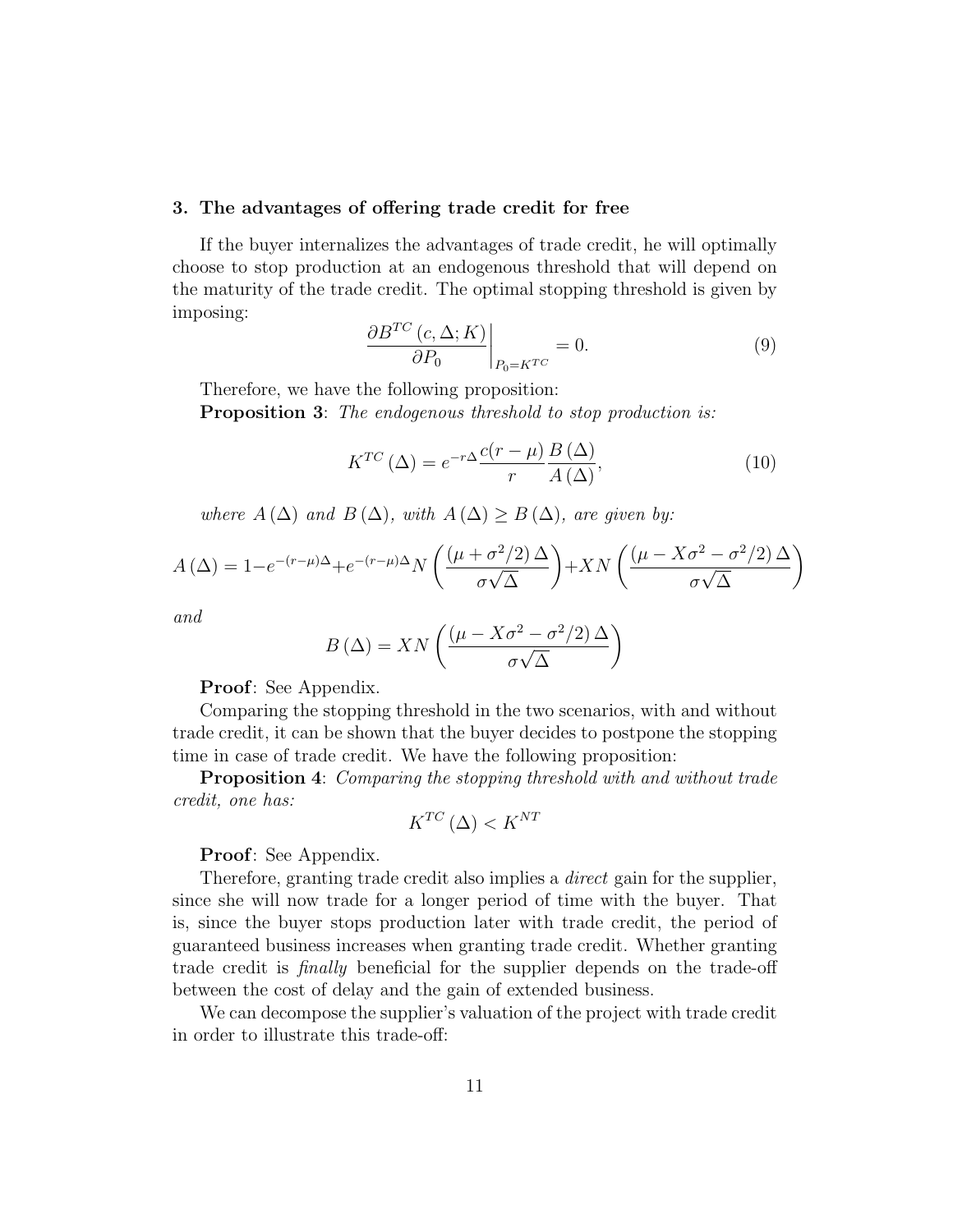$$
S^{TC}(c, \Delta; K^{TC}) = S^{NT}(c; K^{NT}) - [S^{NT}(c; K^{NT}) - S^{TC}(c, \Delta; K^{NT})]
$$
  
+ 
$$
S^{TC}(c, \Delta; K^{TC}) - S^{TC}(c, \Delta; K^{NT})
$$
  
value of flexibility  $\ge 0$ 

As long as the maturity of the trade credit offered is not too large, the supplier's valuation of the project under trade credit will dominate the one without trade credit, as summarized in the following proposition. Note that to simplify the notation we will denote  $S^{TC}$   $(c, \Delta; K^{TC})$  by  $S^{TC}$   $(c, \Delta)$  hereafter, and  $S^{NT}(c; K^{NT})$  by  $S^{NT}(c)$  (and similarly for the buyer, B, and total supply chain value,  $V$ ).

**Proposition 5:** For any cost c, there exists  $\widehat{\Delta}$  such that the supplier is indifferent between granting trade credit or not

$$
S^{NT}(c) = S^{TC}\left(c, \widehat{\Delta}\right)
$$

and such that, for any  $\Delta < \hat{\Delta}$ , trade credit dominates

$$
S^{TC}(c,\Delta) > S^{TC}\left(c,\widehat{\Delta}\right) = S^{NT}(c)
$$

and for any  $\Delta > \hat{\Delta}$ , no trade credit dominates

$$
S^{TC}(c,\Delta) < S^{TC}(c,\widehat{\Delta}) = S^{NT}(c).
$$

Figure [1](#page-29-0) illustrates the previous proposition. We see that for  $\Delta = 0$  the valuation of the supplier under trade credit is equal to her valuation in the no trade credit case, as expected. As the trade credit maturity increases and as long  $\Delta \leq \hat{\Delta}$ , we have that trade credit dominates no trade credit from the supplier's perspective. In this region the gains of extended business more than compensate the cost of delay implied by granting trade credit. Therefore, it is optimal for the supplier to grant trade credit "for free", that is, without increasing the price c. Only if the trade credit maturity is set larger than  $\Delta$  will the supplier suffer from offering trade credit. We thus provide an explanation for the puzzling recent empirical findings that challenge the common wisdom that trade credit is an expensive source of finance and that are in line with anecdotal evidence of cheap trade credit [\(Giannetti et al.,](#page-28-3) [2011\)](#page-28-3).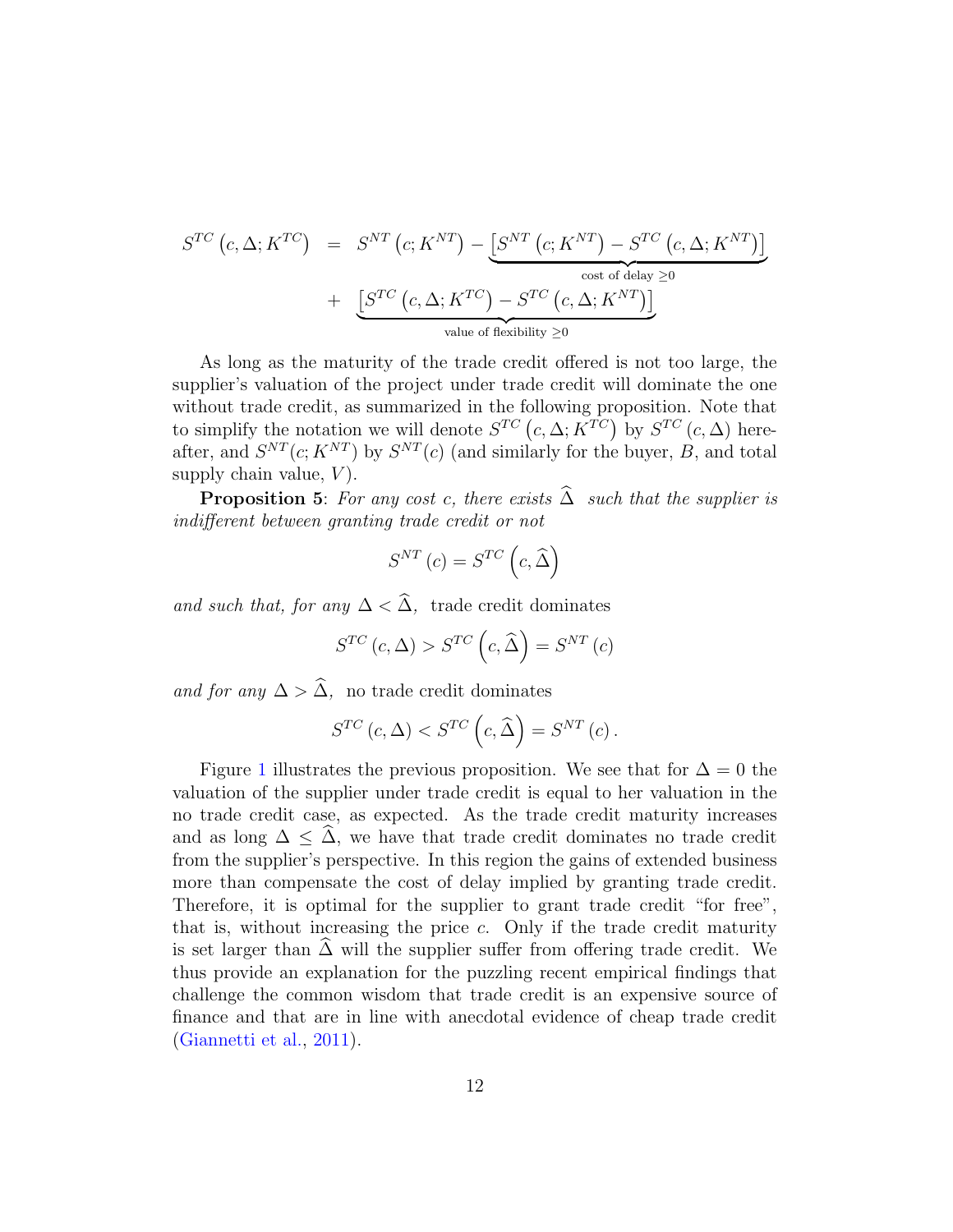[Figure 1 about here.]

Finally, we have the following corollary:

**Corollary 1:** There exists an optimal  $\Delta$  for the supplier S.

Since the supplier's profits are hump-shaped in the trade credit maturity, we conclude that there exists an optimal trade credit maturity for the supplier that maximizes her profit.

We end this subsection with the following remark. Note that the optimal stopping threshold that maximizes the total value of the supply chain (and not just of the buyer) is similarly given by:  $K^{TC*} = \frac{\gamma(r-\mu)}{r}$ r  $\frac{B(\Delta)}{A(\Delta)}$ . Indeed, by substituting  $ce^{-r\Delta}$  by  $\gamma$  in equation [\(4\)](#page-8-0) we obtain equation [\(8\)](#page-9-1).

#### <span id="page-12-0"></span>4. Designing trade credit terms

The trade credit terms will be designed taking both parties' interests into account, their willingness to cooperate and their respective bargaining power. We will analyze three different possibilities: a cooperative solution corresponding to a vertically integrated supply chain, a non-cooperative Nash bargaining game, and a non-cooperative Stackelberg equilibrium in which the buyer acts as the leader and the supplier as a follower.

#### 4.1. Cooperative solution

One possibility is the cooperative solution. The two parties can join their valuations and find the pair  $(c, \Delta)$  that maximizes the sum  $S^{TC}(c, \Delta)$  +  $B^{TC}(c,\Delta)$ , that is,  $V^{TC}(c,\Delta)$ , the total supply chain value. This solution corresponds to a vertically integrated supply chain.

$$
\underset{c,\Delta}{\text{Max }}V^{TC}\left(c,\Delta\right)
$$

There exists an infinite number of pairs  $(c, \Delta)$  that maximize the total supply chain value, with  $\gamma \leq c \leq P_0$ . Assume without loss of generality that the price c is set to be in line with other competing suppliers to  $c = c$ . Then there exists a unique  $\Delta^*(\underline{c})$  that maximizes the total supply chain value. Comparing to the no trade credit case, we note that the supply chain value is larger under trade credit:  $V^{TC}(\underline{c}, \Delta^*(\underline{c})) \geq V^{NT}(\underline{c})$ . Indeed, the two

<span id="page-12-1"></span><sup>&</sup>lt;sup>9</sup>To see that for any  $\underline{c} > \gamma$  we have that  $V^{TC}(\underline{c}, \Delta^*(\underline{c})) > V^{NT}(\underline{c})$  first note that when  $\underline{c} = \gamma$ , the optimal  $\Delta$  is  $\Delta^*(\gamma) = 0$ . Then we have that  $V^{TC}(\underline{c}, \Delta^*(\underline{c})) = V^{TC}(\gamma, \Delta^*(\gamma)) =$  $V^{TC}(\gamma,0) = V^{NT}(\gamma) > V^{NT}(\underline{c}).$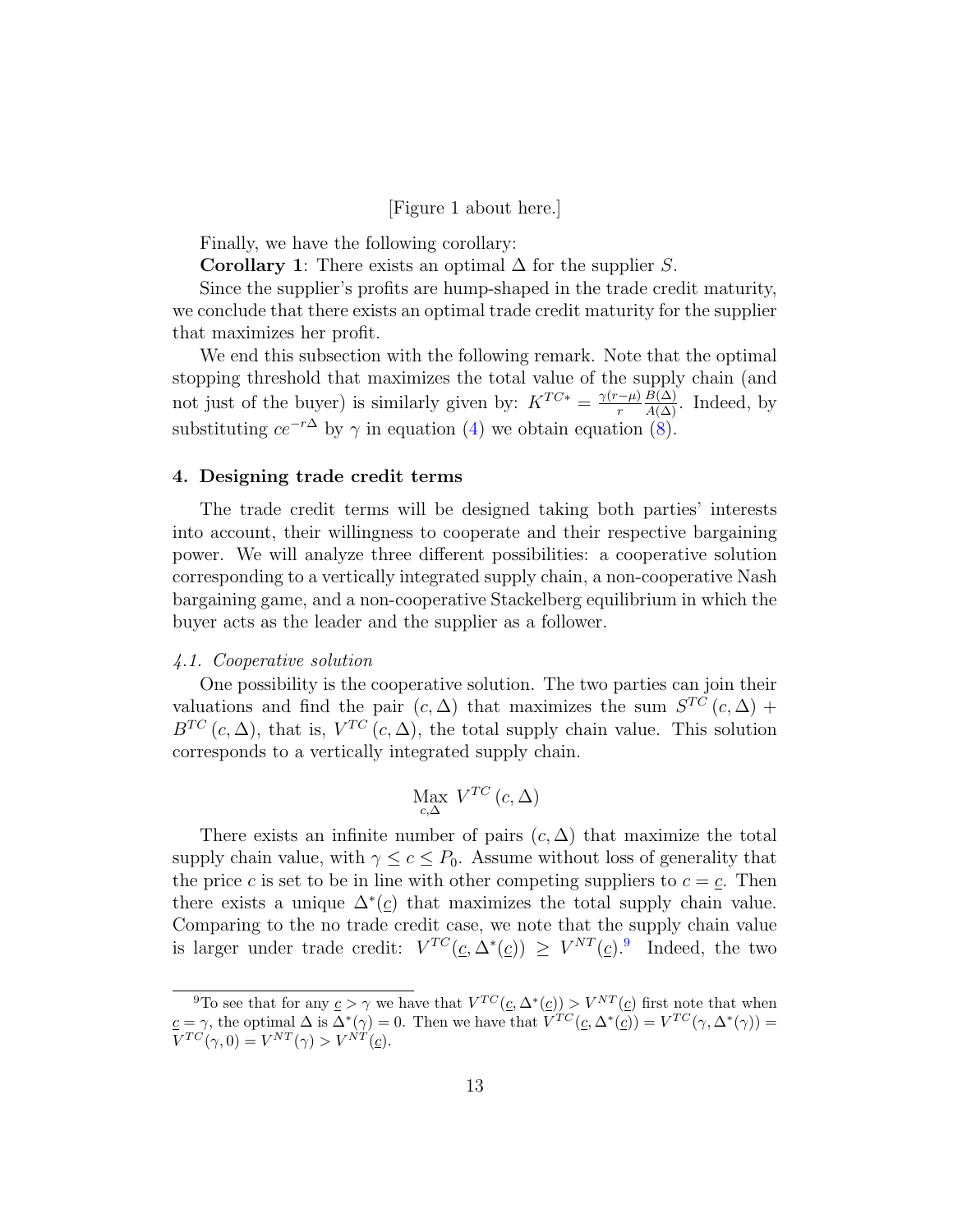values are only equal for  $c = \gamma$ . In this case, the wholesale price is set to be equal to the production cost, the retailer captures all the profits, and the supplier's valuation of the project is equal to zero. As previously explained, setting  $c = \gamma$  in the no trade credit case corresponds to a vertically integrated supply chain. For any  $c > \gamma$  the supply chain in the no trade credit case is not coordinated, thus the total supply chain value is lower than its maximum possible value. On the contrary, introducing trade credit adds extra flexibility in setting the contractual terms, which makes is possible to coordinate the supply chain for any wholesale price, c.

Recent empirical evidence shows that buyers prefer external suppliers to internal procurement (pure production arguments: weak economy of scale, financial arguments: conglomerate discount) and only after a change in regulation they internalize procurement to their own subsidiaries [\(Breza and](#page-27-4) [Liberman,](#page-27-4) [2017\)](#page-27-4). Therefore, we assume that internal suppliers are less efficient than external suppliers. Formally  $\gamma_i > \gamma_e$ , where the subindices i and e denote internal and external suppliers, respectively.

#### 4.2. Nash bargaining game

When the buyer trades with an external supplier, a cooperative solution will not be possible. If the two parties reject the cooperative solution, the outcome will be the solution of a non-cooperative bargaining game. This outcome depends on the parties' threat points and on their relative bargaining power. The threat points reflect the status quo between the negotiating parties. This status quo represents the utility gained by the parties if the bargaining breaks down [\(Binmore et al.,](#page-27-10) [1986\)](#page-27-10). The bargaining power of each party will depend on their market power, size and the competition they are facing [\(Fabbri and Klapper,](#page-27-3) [2016;](#page-27-3) [Klapper et al.,](#page-28-4) [2012\)](#page-28-4). Let  $\eta$  denote the buyer's bargaining power and  $1 - \eta$ , the one of the supplier. Let  $\Gamma$  and Θ be the status quo of the supplier and the buyer respectively. In case the bargaining breaks down, the buyer might internalize procurement to its own subsidiaries, while the supplier might lose the business if he does not grant trade credit (her status quo could then be lower than her no trade credit valuation).

The buyer obtains  $B^{TC} = \theta V^{TC}$  in negotiation, while the supplier gets  $S^{TC} = (1 - \theta)V^{TC}$ , where  $\theta$  is a parameter that reflects the sharing rule. The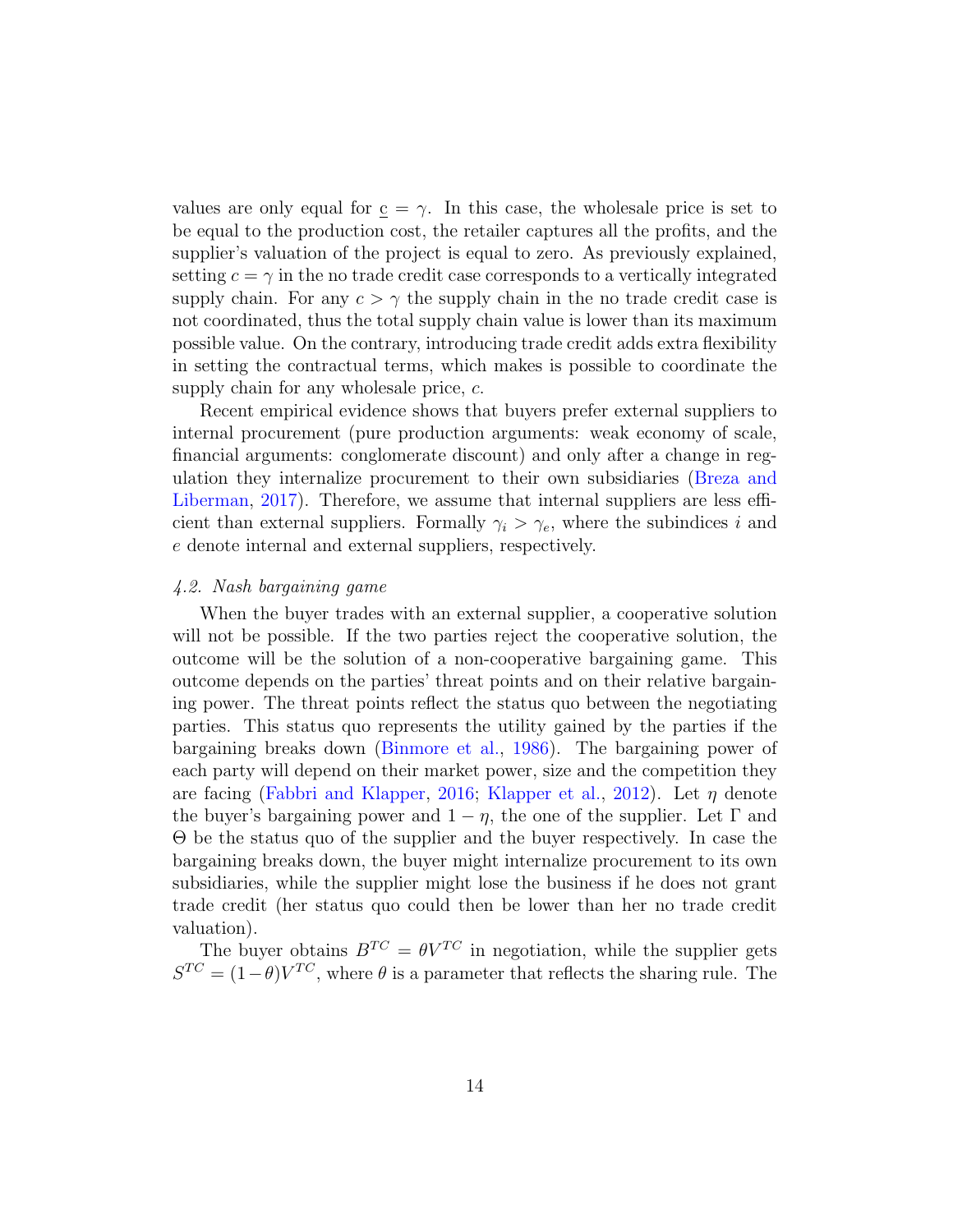Nash solution is characterized by:

$$
\theta^* = \underset{\theta}{argmax} \{ \theta V(c, \Delta) - \Theta \}^{\eta} \{ (1 - \theta) V(c, \Delta) - \Gamma \}^{1 - \eta}
$$
  

$$
\theta^* = \eta - \frac{\eta \Gamma - (1 - \eta) \Theta}{V(c, \Delta)}
$$
(11)

Thus, the buyer's stake is worth  $\theta^* V(c, \Delta) = \theta^* [B(c, \Delta) + S(c, \Delta)].$  But the buyer' stake is also given by  $B(c,\Delta)$ . Equating the two expressions,  $\theta^*[B(c,\Delta) + S(c,\Delta)] = B(c,\Delta)$ , we get the Nash equilibrium relationship between the price c and the trade credit maturity  $\Delta$ :

<span id="page-14-0"></span>
$$
\eta S^{TC} (c, \Delta) - (1 - \eta) B^{TC} (c, \Delta) = \eta \Gamma - (1 - \eta) \Theta
$$
\n(12)

There is an infinite number of pairs  $(c, \Delta)$  satisfying this relationship. Among these pairs the parties will choose the one that maximizes the total value  $V(c,\Delta)$ :

$$
\begin{aligned}\n\text{Max}_{c,\Delta} \quad & V^{TC}(c,\Delta) \\
& s.t. \qquad & \eta S^{TC}(c,\Delta) - (1-\eta)B^{TC}(c,\Delta) = \eta \Gamma - (1-\eta)\Theta\n\end{aligned} \tag{13}
$$

From equation [12,](#page-14-0) we can express c as an implicit function of  $\Delta$ , and substitute it into the objective function. The optimal  $\Delta$  can then be obtained by taking the first order condition of  $V(c(\Delta), \Delta)$  with respect to  $\Delta$ . Since an analytical solution is not possible, this problem will be solved numerically.

In general, a cooperative solution is considered to be first best, while a non-cooperative solution is only the second best (whenever the parties can choose only one single variable, such as the wholesale price). That is, a non-cooperative solution in general leads to a lower total value than a cooperative one. Nevertheless, this is not the case in our model. Even with a non-cooperative bargaining game we can achieve first best. Indeed, note that the optimal pair  $(c^*, \Delta^*)$  resulting from the Nash bargaining game is just one of the infinite pairs that maximize the total supply chain value in the cooperative solution. In particular, it is the pair  $(c, \Delta)$  that satisfies equation [\(12\)](#page-14-0), thus that splits the supply chain value according to the parties' bargaining power. Again, this result is due to the fact that trade credit adds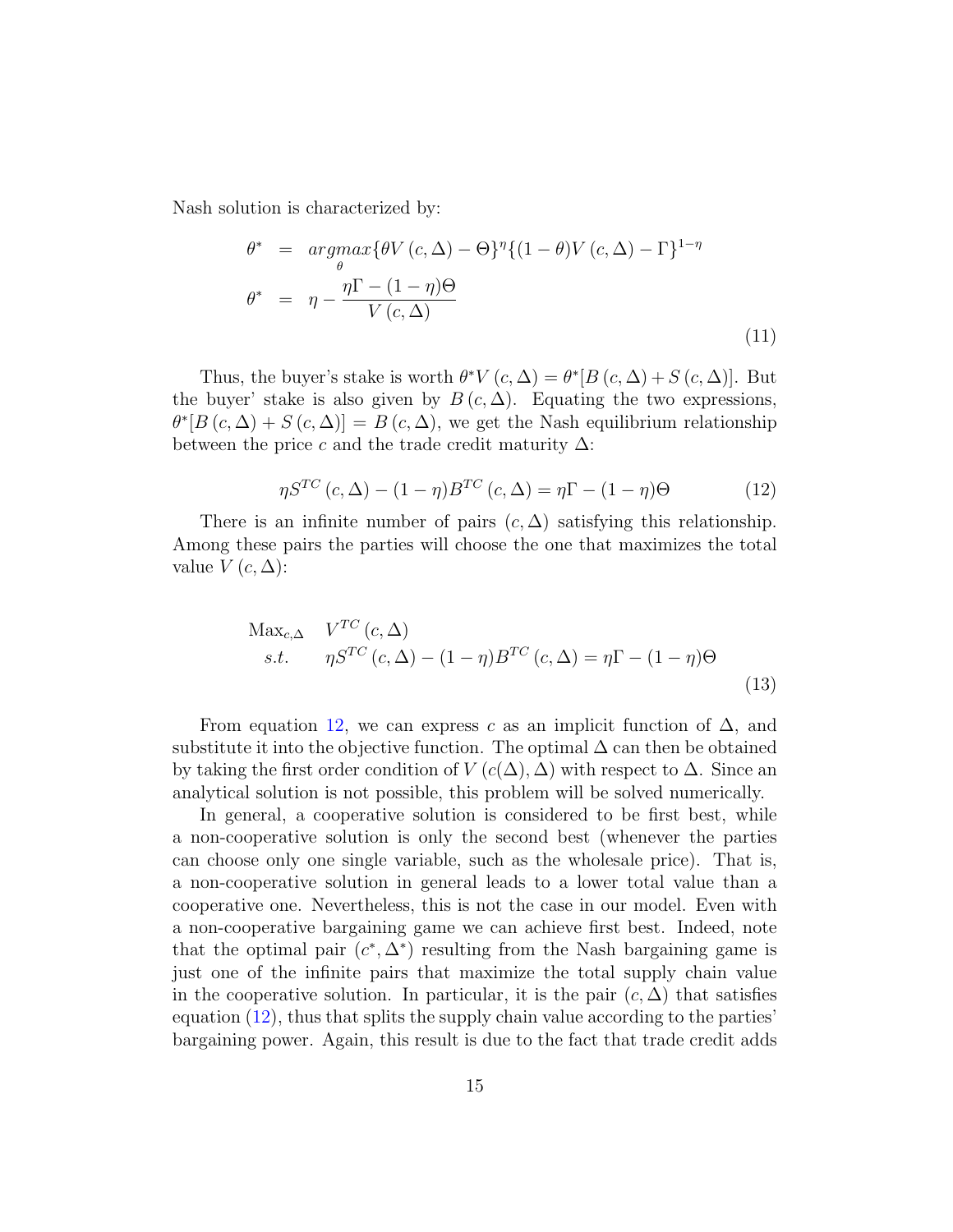flexibility to the supplier-buyer relationship (the parties can now choose two parameters, the wholesale price and the trade credit maturity). Under no trade credit the non-cooperative solution would be worse-off compared to the cooperative one.

A supply chain with external procurement under non-cooperative Nash bargaining can then achieve higher profits than with internal procurement under a cooperative solution. This is true as long as the external supplier is more efficient compared to the internal supplier,  $\gamma_i > \gamma_e$ , as we have previously assumed.

#### 4.3. Stackelberg equilibrium

Finally, we analyze the non-cooperative Stackelberg equilibrium in which the buyer acts as the leader and the supplier as the follower. This is in contrast with the manufacturer Stackelberg supply chain strategy, where the manufacturer is the leader and the retailer is the follower (see [Baron et al.,](#page-27-9) [2016\)](#page-27-9). Our choice is motivated by the fact that we are trying to explain the puzzling relationship where large retailers finance themselves off the back of small, weaker supplier evidenced in the recent trade credit empirical literature [\(Fabbri and Klapper,](#page-27-3) [2016;](#page-27-3) [Klapper et al.,](#page-28-4) [2012;](#page-28-4) [Murfin and Njoroge,](#page-28-5) [2015\)](#page-28-5). Although the buyer has the interest of paying the lowest possible price  $c$  in every period to the supplier, it has to consider the possibility that a too low price may become unattractive for the supplier, given his status quo, Γ.

The optimal pair  $(c, \Delta)$  is obtained from the following maximization problem:

$$
\begin{aligned}\n\text{Max}_{c,\Delta} & B^{TC}(c,\Delta) \\
s.t. & S^{TC}(c,\Delta) \ge \Gamma\n\end{aligned} \tag{14}
$$

For a given reservation price  $\Gamma$ , the seller will not accept to contract if  $S_{\text{max}}^{TC} \leq \Gamma$ . The supplier will always accept to contract if  $\Gamma \leq S^{NT}(c)$ since  $S^{TC}(c) > S^{NT}(c)$ .. Finally, the supplier will accept to contract when  $S^{NT}(c) < \Gamma \leq S^{TC}_{\text{max}}$  only if the buyer accepts a trade credit with a delay in-between  $\Delta_{\min}$  and  $\Delta_{\max}$  the two solutions of  $S^{TC}(\Delta) = \Gamma$ .

From the participation constraint of the supplier, one can obtain  $c$  as a function of ∆. Replacing this expression into the objective function and taking the first order condition we then obtain the optimal trade credit maturity,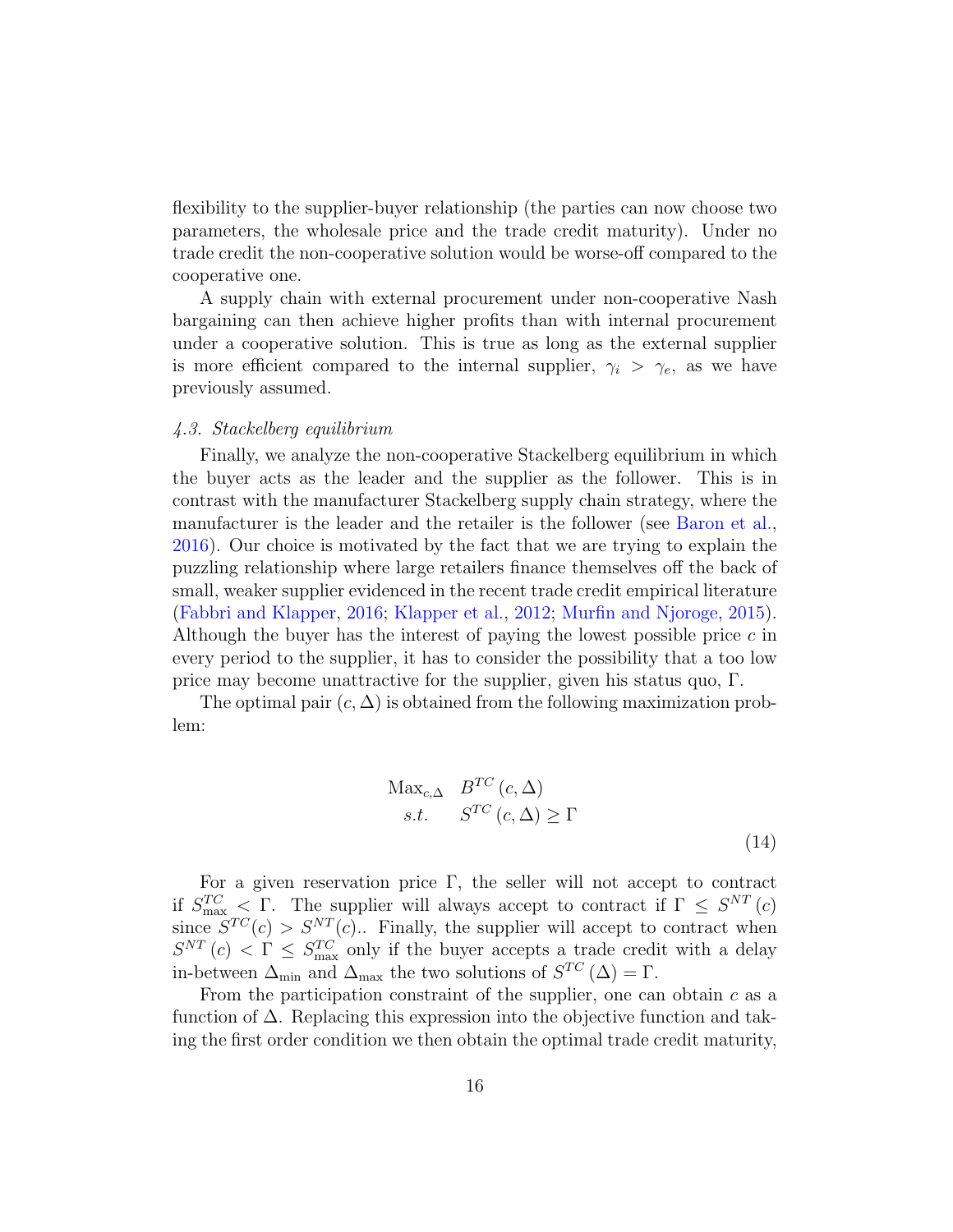$\Delta$ , and the corresponding price, c. As before, the equation corresponding to the first order condition does not have an analytical solution, and will be solved numerically.<sup>[10](#page-16-1)</sup>

The buyer will procure from the external supplier under trade credit as long as the profits obtained under the Stackelberg equilibrium exceed his reservation value Θ. Since empirical evidence suggests that the buyer's status quo is to internalize procurement, we assume that  $\Theta = B^{TC} (c_i, \Delta_i)$ , the buyer's profits under internal procurement.

#### <span id="page-16-0"></span>5. The effects of regulation

We now turn our attention to the social planner's perspective and to regulation. From the social planner's perspective, the optimal pair  $(c, \Delta)$  is chosen taking into account both the buyer and the supplier's valuations of the project. Moreover, the social planner can put different weights on the buyer and on the supplier:

$$
\underset{c,\Delta}{\text{Max}} \ \alpha B^{TC} \left( c,\Delta \right) + (1-\alpha) S^{TC} \left( c,\Delta \right),\tag{15}
$$

where  $\alpha$  is the relative weight the planner puts on the buyer relative to the supplier. The lower  $\alpha$ , the more the social planner wants to protect suppliers, thus the lower  $\Delta$ . Indeed, as previously discussed, one common policy measure is for the policy maker to impose an upper limit on the trade credit maturity,  $\Delta_n$ . By imposing an upper limit on the trade credit maturity, the social planner is trying to increase the supplier's bargaining power. However, we will see that this will not necessarily be attained, and that regulation might have undesired consequences. We now discuss the implications of such a measure. We consider first the effects of regulation in the case of internal procurement (cooperative solution), and then in the case of external procurement with weak suppliers (Stackelberg game).

Consider the case of internal procurement. In an integrated supply chain, the trade credit terms are set as the result of a cooperative solution. The objective of a vertically integrated supply chain is to maximize the total supply chain value,  $V$ . Moreover, we know that there exist an infinite number of pairs  $(c, \Delta)$  that maximize V. Therefore, if one parameter is fixed since it

<span id="page-16-1"></span><sup>&</sup>lt;sup>10</sup>Note that the Stackelberg solution coincides with the Nash bargaining solution for the polar case  $\eta = 1$ .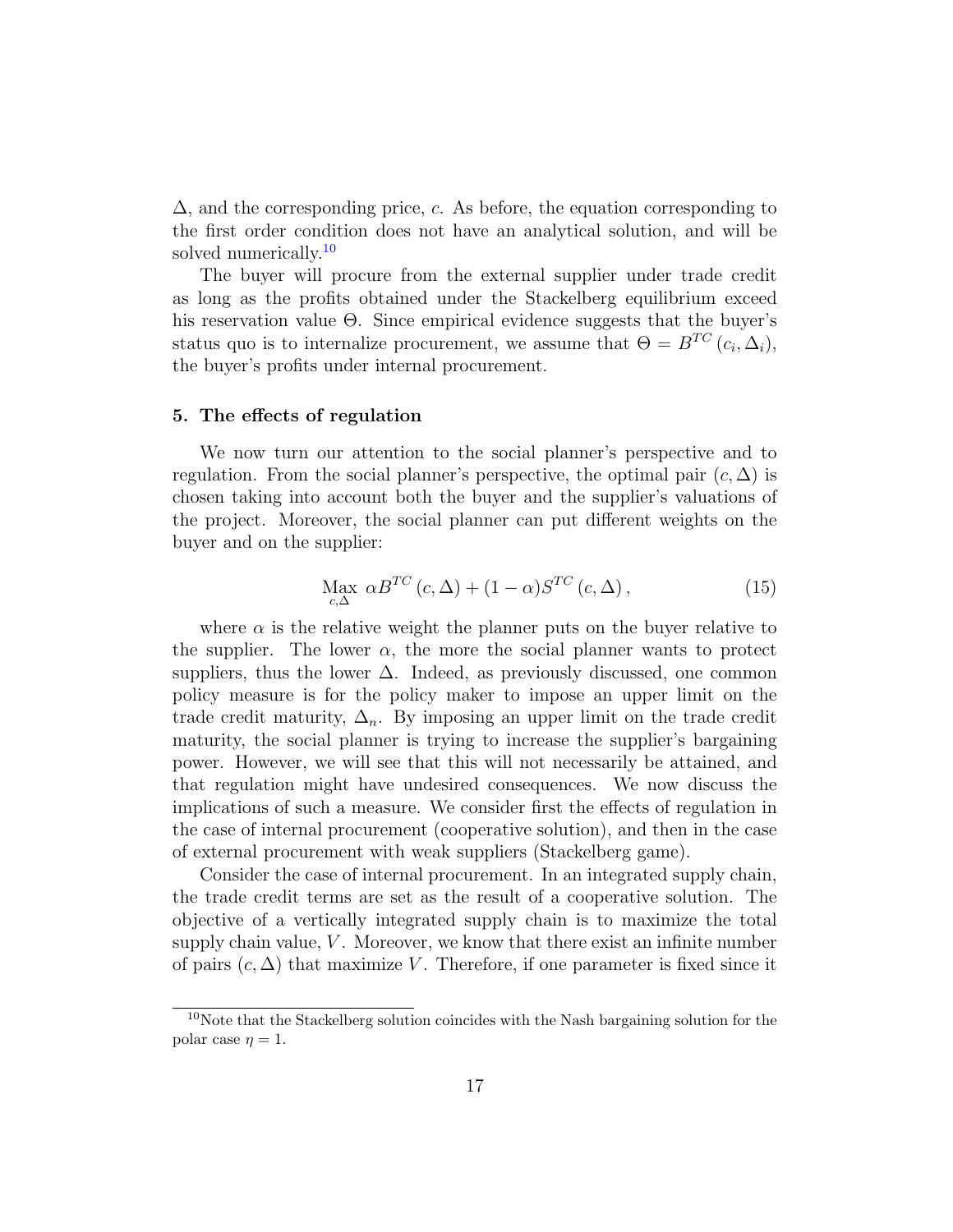is imposed by regulation,  $\Delta_n$ , the other one can still be adjusted such that the total supply chain value does not change. Therefore, regulation does not affect internal procurement since parties can undo regulation in a vertically integrated supply chain.

We move now to the case of external procurement with weak supplier. Let  $(c^*, \Delta^*)$  be the solution to the Stackelberg game, where  $\Delta^* > \Delta_n$ . Once the regulation is implemented, the buyer will have to solve a constrained maximization problem:

$$
Max \t B^{TC}(c, \Delta)
$$
  
s.t.  $S^{TC}(c, \Delta) \ge \Gamma$   
 $\Delta \le \Delta_n$  (16)

Given the lower trade credit maturity imposed by regulation, the buyer now chooses  $\Delta = \Delta_n$ , decreasing the maturity until the limit allowed by regulation. However, a lower trade credit maturity does not imply an increase in the supplier's valuation since the trade credit maturity is not the only instrument that the two parties have available. Indeed, a price reduction could be used a complementary strategy to a decrease in the trade credit maturity (see [Fabbri and Klapper,](#page-27-3) [2016](#page-27-3) for evidence of such complementarity). The new price  $c$  will be set such that the supplier remains indifferent at his reservation value  $\Gamma$ . Thus,  $c_n < c^*$ . Nevertheless, the two instruments, price and maturity, are not perfect complements, in the sense that the two parties cannot "undo" regulation. That is, one cannot undo regulation by adjusting c so as to perfectly compensate for the changing  $\Delta$ . One of the counterparty will see its profits decreased with respect to the pre-regulation situation. If  $c_n$ is chosen such that the supplier remains indifferent at his reservation value, the buyer will suffer:  $B_n \equiv B^{TC}(c_n, \Delta_n) < B_{init} \equiv B^{TC}(c^*, \Delta^*)$ . Moreover, if  $B_n < \Theta$ , then the buyer will prefer to internalize procurement given the new regulation. As we have seen above, unlike external procurement, regulation does not affect internal procurement since parties can undo regulation in a vertically integrated supply chain. Indeed, in the latter we have a cooperative solution, and not a non-cooperative bargaining game as in the case of external procurement. Similarly, if  $c_n$  is chosen such that the buyer is not affected by the regulation,  $B_n = B_{init}$ , then the supplier will suffer a loss,  $S_n < S_{init} = \Gamma$ .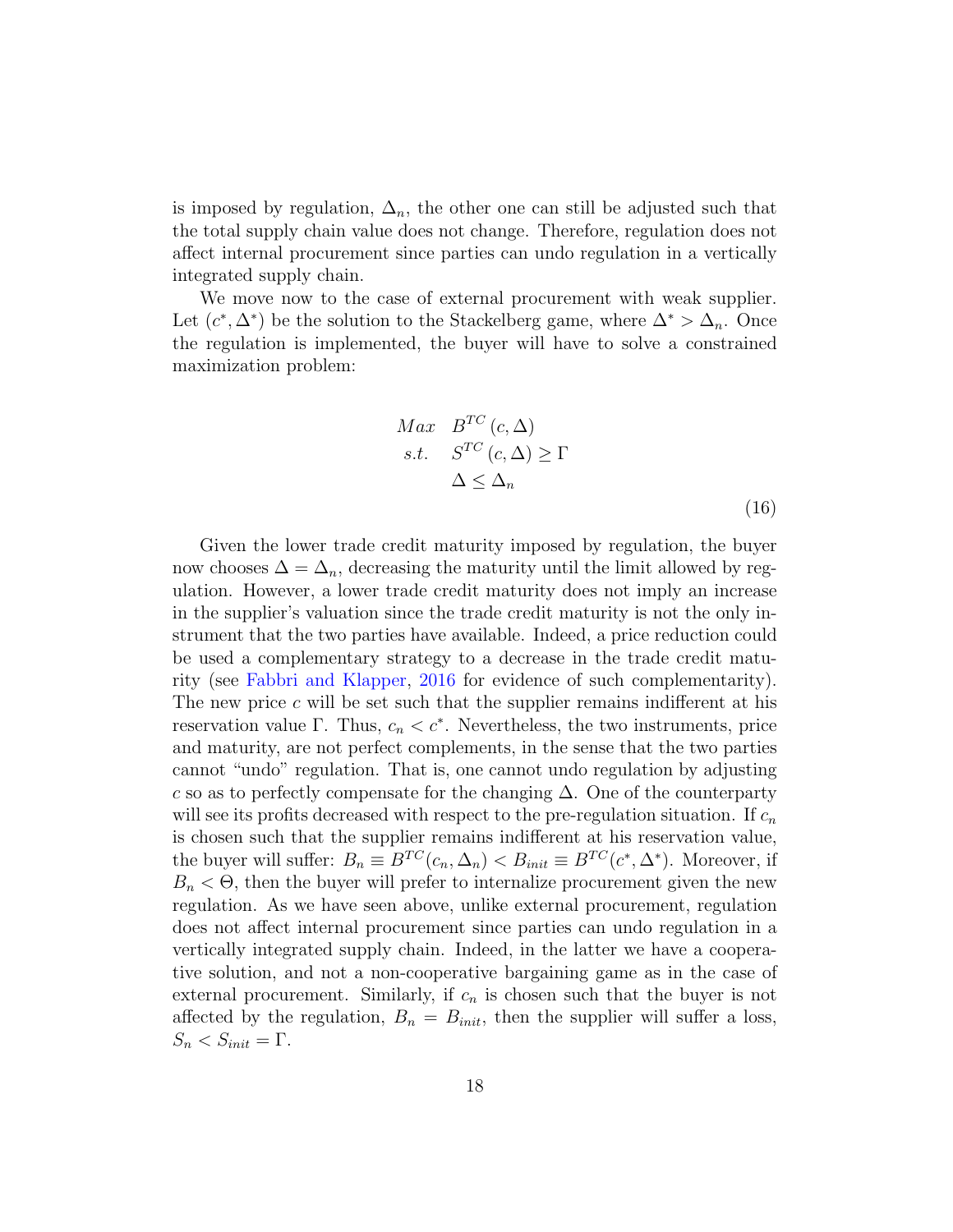The above discussion is summarized in the following proposition:

**Proposition 6:** a) In the case of internal procurement (vertically integrated supply chain), regulation can be undone since we have a cooperative solution.

• The supply chain will choose c so that the supply chain value remains the same  $V_n = V_{init}$ . Since there exists an infinity of pairs  $(c, \Delta)$  that maximize V, fixing one instrument ( $\Delta_n$  imposed by regulation) will still allow achieving first best by simply adjusting the other instrument, c.

b) In the case of external procurement, choosing  $\Delta$  and c is not a zero-sum game since these parameters are the outcome of a non-cooperative bargaining game. One cannot undo the regulation by adjusting c so as to fully compensate for the changing  $\Delta$ . One of the parties will be negatively affected by regulation. Consider  $S_{init}$ ,  $B_{init}$ ,  $c_{init}$ ,  $\Delta_{init}$ , and then a regulation shock  $\Delta_n$ . Then one may change  $c_{init}$  to  $c_n$ :

- First, such that  $S_n = S_{init}$  (one expects a moderate decrease), then  $B_n < B_{init}$ , and the new value could be below the buyer's status quo,  $\Theta$ ;
- Second, such that  $B_n = B_{init}$  (one expects a larger decrease), then  $S_n <$  $S_{init}$  and the new value could be below the supplier's status quo,  $\Gamma$ .

Corollary 2: The model predicts that following a regulation that imposes an upper limit on trade credit maturity, trade credit will decrease and internal procurement will increase.

These predictions are in line with the empirical findings of [Breza and](#page-27-4) [Liberman](#page-27-4) [\(2017\)](#page-27-4). When analyzing a change in regulation regarding Chilean supermarkets and their suppliers that limits the delay period from 90 to 30 days, they find that trade credit decreases by 11% and vertical integration is more likely, that is, the superstore procures from a wholly owned subsidiary. Nevertheless, they show that this is costly since the superstore is not able to replicate the pre-regulation market equilibrium. Moreover, they show that suppliers also adjust through prices: procurement prices decrease by 3.8% for treated firms relative to control firms in their sample. Furthermore, the size of this effect could be underestimated if firms become unprofitable below a threshold price causing them to exit the market, in line with our implications regarding the supplier's status quo,  $\Gamma$  that could be broken after the regulation.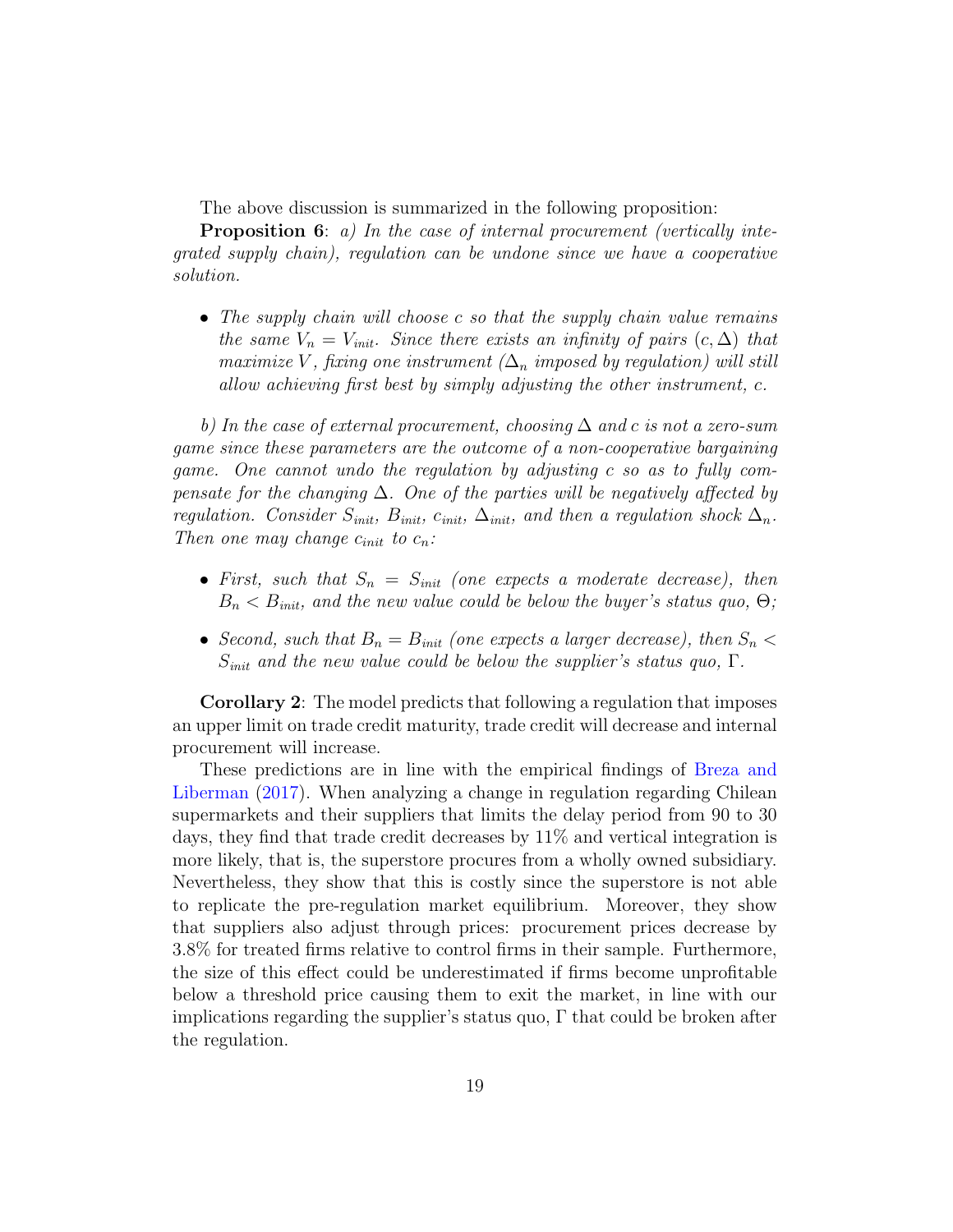#### <span id="page-19-0"></span>6. Numerical simulations

We now illustrate our model using numerical simulations. The parameter values are set as follows:  $r = 0.04$ ,  $\mu = 0$ ,  $\sigma = 0.2$ ,  $P_0 = 10$ ,  $\gamma = 8$ . These values are standard in real options literaure in corporate finance.

#### 6.1. The no trade credit case

Figure [2](#page-29-1) plots in panel a)  $S^{NT}$ ,  $B^{NT}$ , and  $V^{NT}$  as a function of the coupon  $c \geq \gamma$ . We can see that the total supply chain value,  $V^{NT}$ , decreases with c and is maximized for  $c = \gamma$ . This is precisely one mechanism to coordinate the supply chain, setting the wholesale price equal to the production cost. For other values of the wholesale price the supply chain is not coordinated, and the buyer chooses to stop earlier than optimal,  $K^{NT} > KNT$ , as we can see in panel b) of the same figure.

## [Figure 2 about here.]

#### 6.2. The trade credit case

We now consider the trade credit case. Figure [3](#page-30-0) panel a) plots the supplier value under both trade credit and no trade credit as a function of the trade credit period,  $\Delta$ , for a wholesale price  $c = 9$ . For  $\Delta = 0$ , the two values coincide as expected. We note that the supplier value under trade credit is a hump-shape function of  $\Delta$ . Although offering trade credit implies a cost of delay for the supplier, it also implies an advantage due to the added value of flexibility. The buyer now stops later than in the case without trade credit, as we can see in panel b). Since the threshold is lower, this shows that trade credit is a coordination technique as we are getting closer to the supply chain optimal threshold  $K^{NT*}$ . For  $\Delta \leq 0.16$ , we have that  $S^{TC} \geq S^{NT}$ , thus the value of flexibility dominates the cost of delay implied by trade credit. In this case it is optimal for the supplier to offer trade credit for free.

[Figure 3 about here.]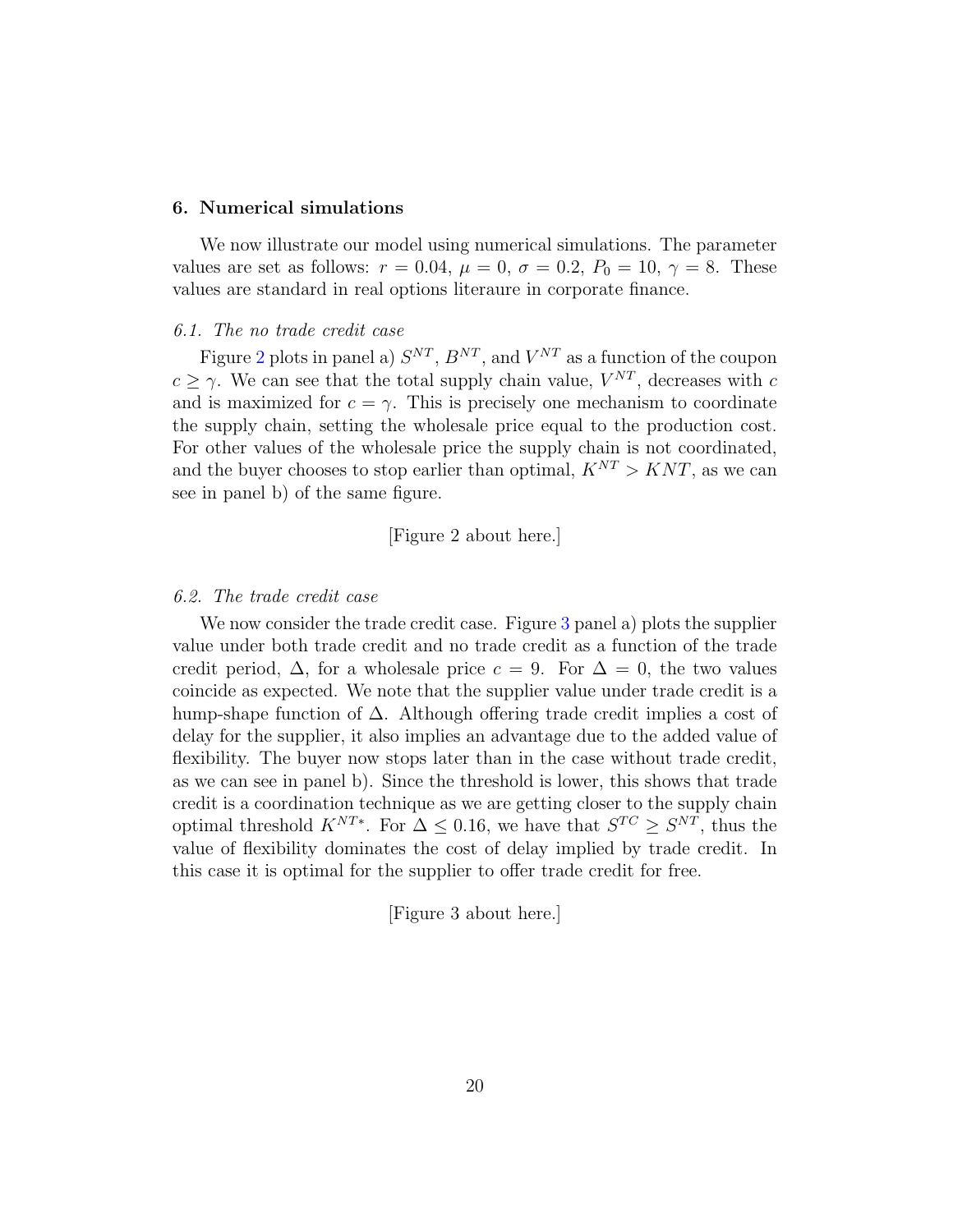#### 6.3. Designing trade credit terms

When designing the trade credit terms in an integrated supply chain there is an infinite number of pairs  $(c, \Delta)$  that maximize the total supply chain value. When the wholesale price is equal to the production cost,  $c =$  $\gamma = 8$ , the optimal trade credit maturity is zero,  $\Delta = 0$ . In this case the values of the supply chain with or without trade credit coincide,  $V^{TC} =$  $V^{NT}$  and are equal to 90 for our base case parameter values. For higher values of the wholesale price, the supply chain under no trade credit is not coordinated, thus its value will be lower. Under trade credit however, an increase in the wholesale price can be compensated by an increase in the trade credit maturity, hence achieving the maximum supply chain value. When trade credit occurs under external procurement with non-cooperative Nash bargaining, the optimal pair  $(c, \Delta)$  is determined by the bargaining power of the two parties,  $\eta$  (supplier) and  $1 - \eta$  (buyer). We present optimal trade credit terms in Table [1](#page-31-0) for  $\Delta$  ranging between 0 and 180 days, the most common trade credit maturity in practice. The corresponding bargaining power of the parties and values for the buyer, supplier and total supply chain are also presented, starting from the Stacklerberg equilibrium corresponding to  $\eta = 1$ .<sup>[11](#page-20-0)</sup> A decrease of 36 days in the trade credit maturity from 72 to 36 days is equivalent to a price discount of 3.09%.

## [Table 1 about here.]

### 6.4. The effects of regulation

Let us now illustrate the effects of regulation numerically, assuming that the trade credit maturity is decreased from 90 to 30 days. This corresponds to the change in regulation affecting Chilean supermarkets analyzed by [Breza](#page-27-4) [and Liberman](#page-27-4) [\(2017\)](#page-27-4). Thus we assume that  $\Delta_{init} = 0.25$  years, that is, a maturity of 90 days. Then the initial optimal trade credit terms are  $(c_{init}, \Delta_{init}) = (8.86, 0.25)$ . The corresponding initial values of the supplier and buyer are respectively  $S_{init}^{TC} = 11.5725$  and  $B_{init}^{TC} = 78.4275$ . Assume that now by regulation we have  $\Delta_n = 0.0833$  years (30 days). For this reduced trade credit maturity, and assuming no change in the initial coupon, the new values of the buyer and supplier are:  $B^{TC}(c_{init}, \Delta_n) = 77.8577 < B_{init}^{TC}$  and

<span id="page-20-0"></span><sup>&</sup>lt;sup>11</sup>We assume that the status quo of the two parties is zero,  $\Gamma = \Phi = 0$ .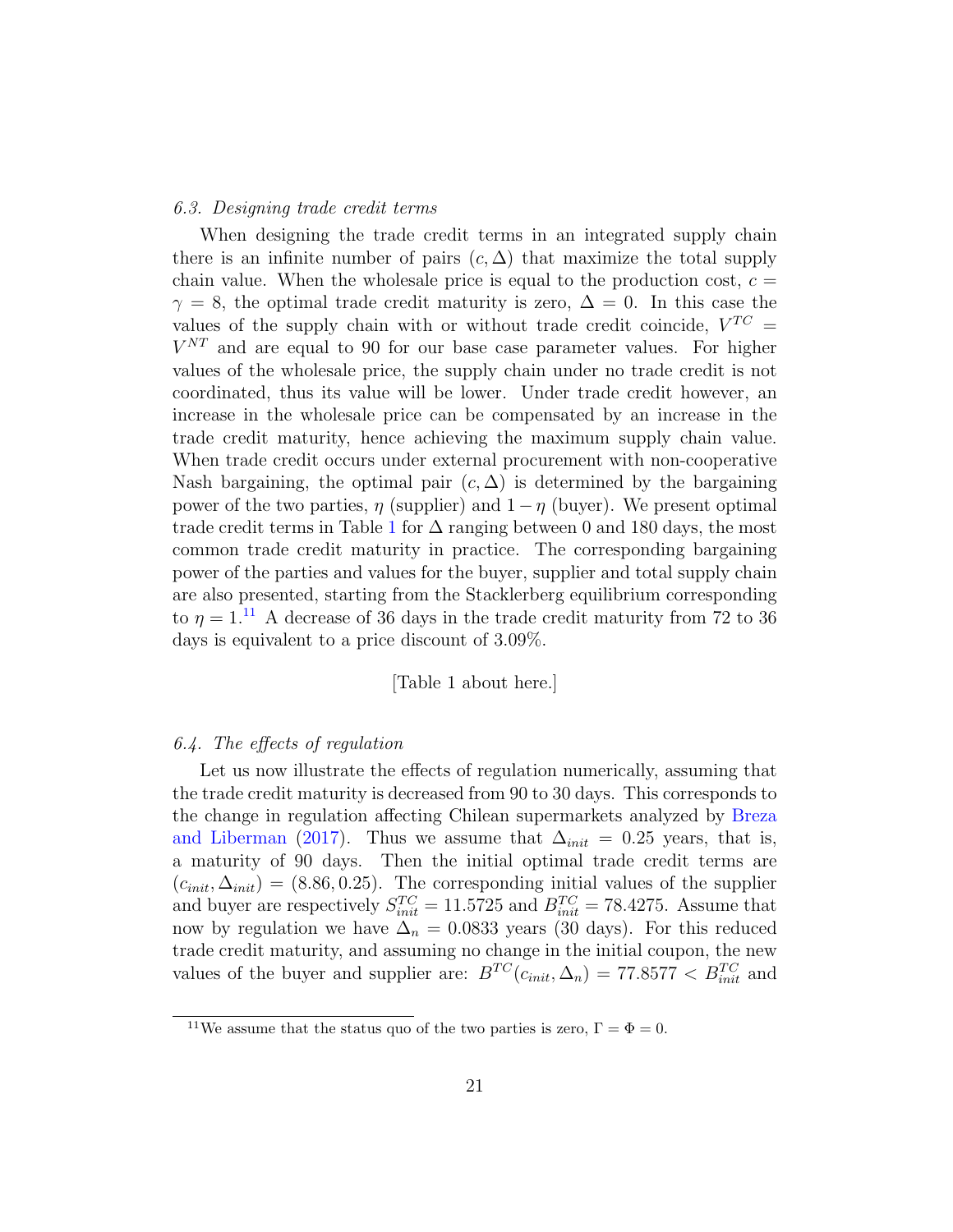$S^{TC}(c_{init}, \Delta_n) = 12.0419 > S_{init}^{TC}.$  $S^{TC}(c_{init}, \Delta_n) = 12.0419 > S_{init}^{TC}.$  $S^{TC}(c_{init}, \Delta_n) = 12.0419 > S_{init}^{TC}.$ <sup>12</sup> Thus in principle, the regulator seems to achieve its purpose, increase the value of the supplier at the expense of the buyer.

However, if the buyer's status quo is larger than his new reduced value, the buyer could stop the relationship with the supplier and switch to internal procurement. In that case, in order not to lose the business with the buyer, the supplier will agree to decrease the wholesale price asked to the buyer to compensate him for the decrease in trade credit maturity, so as to at least guarantee a value for the buyer equal to his status quo. If the supplier wants to compensate the buyer for the loss, the new wholesale price would be set to maintain the value of the buyer constant,  $B_n = B_{init} = 78.4275$ . In this case the new wholesale price is  $c_n = 8.8192 < c_{init}$ , corresponding to a decrease of 0.46%. Nevertheless, the decrease in the wholesale price will imply that the value of the supplier decreases to  $S_n^{TC} = 11.4905 < S_{init}^{TC}$ . Intuitively, the initial trade credit terms were optimally set to maximize the supply chain value, which was splitted among the two parties according to their bargaining power. When one of the terms of the contract is exogenously imposed by regulation, the trade credit terms are no longer optimal, leading to a decrease in total supply chain value. If the wholesale price is chosen to keep the value of the buyer constant, the supplier value will decrease. The supplier will accept the new situation as long as his status quo is below this value.

Another possibility is to set the new wholesale price to maintain the value of the supplier equal,  $S_n = S_{init} = 11.5725$ . Since the supplier benefits from the imposed reduction in maturity, a reduction in the wholesale price charged to the buyer is needed to maintain the supplier's value constant, although not such a large reduction as before. The new wholesale price will be  $c_n = 8.8253 < c_{init}$ . A reduction of 60 days in the wholesale price will thus lead to a decrease of 0.39% in the wholesale price. The buyer's new value will nevertheless decrease  $B_n = 78.3429 < B_{init} = 78.4275$ . When one

<span id="page-21-0"></span> $12$ An increase in trade credit maturity, as explained before, has two opposite effects on the supplier value: a negative effect, the cost of delay, and a positive one, the value of flexibility since it guarantees the business for a longer period. Therefore, a decrease in maturity imposed by the regulator could have both a positive or a negative effect on the supplier value, depending on which of the effects dominates. However, the optimal trade credit maturity that maximizes the supply chain value is much larger than the optimal one from the supplier's perspective. Hence, a decrease in trade credit maturity leads to an increase in supplier's value, assuming  $c$  is unchanged.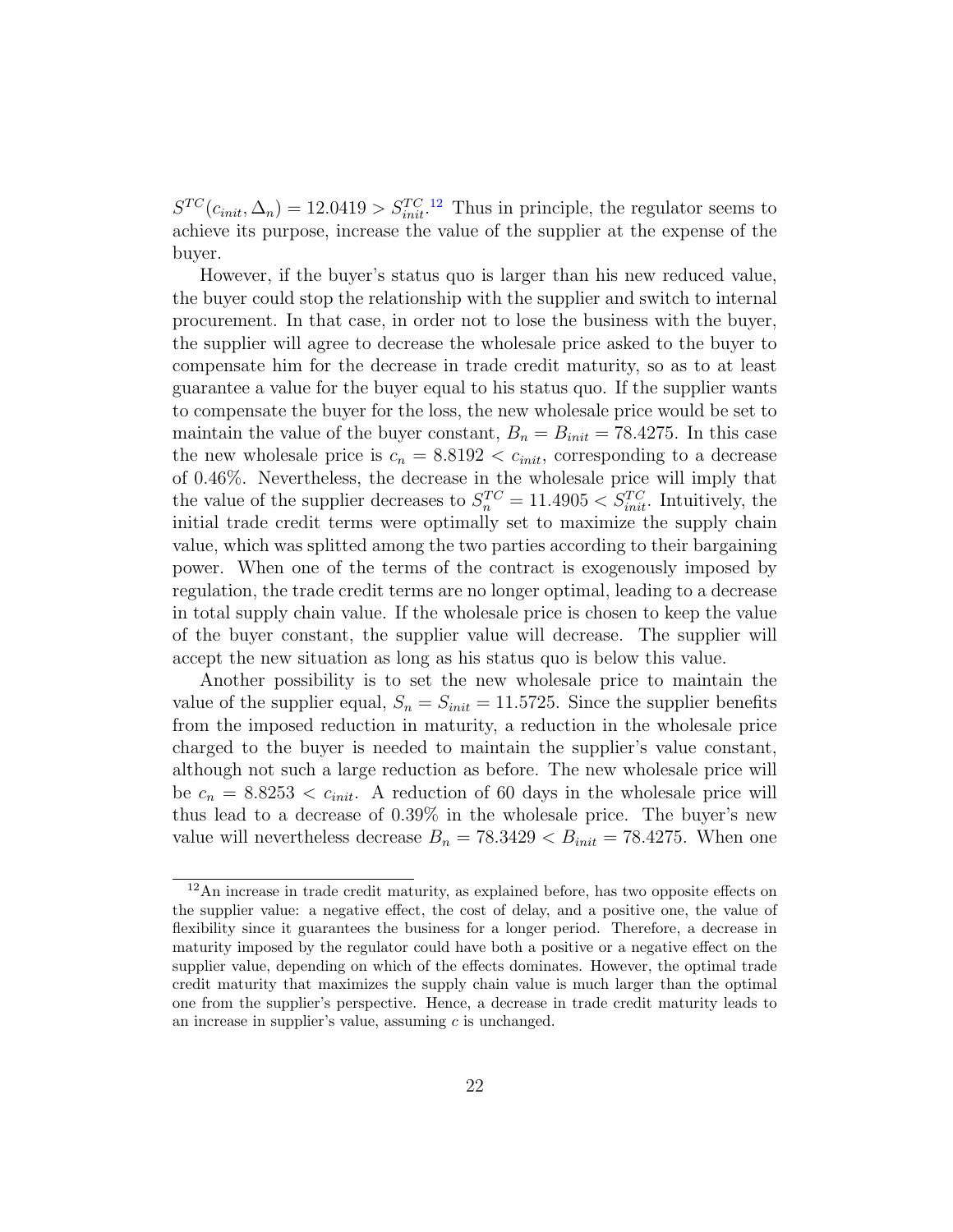of the trade credit parameters is fixed by regulation, first best is no longer achievable, leading to a loss in value.

Comparing to the reduction in wholesale prices documented by [Breza and](#page-27-4) [Liberman](#page-27-4) [\(2017\)](#page-27-4) for the case of Chilean supermarkets, 3.8%, the reduction in our numerical example is smaller. The limited impact can be due to the fact that we model the supply chain using perpetual cash flows. In practice, trade credit relationships have an average maturity of 8 years [\(Murfin and Njoroge,](#page-28-5) [2015\)](#page-28-5). As we argue in the following section, our model is a first attempt to explain recent empirical findings in trade credit, and we have modeled it in infinite time for tractability. Future research could try to address this limitation, considering trade credit in finite time.

## <span id="page-22-0"></span>7. Conclusions

In this paper we provide a real options analysis of trade credit design. Our model offers a first theoretical explanation for the recent empirical findings regarding trade credit from small suppliers to large buyers and the effects of regulation. We show that suppliers might find it optimal to offer trade credit at zero cost. Moreover, trade credit acts as a coordination device for the supply chain. Regarding regulation, we show that the two parties, buyer and supplier, cannot undo regulation, despite the complementarity of price discount with trade credit. Our implications are in line with empirical evidence that shows that following regulation that imposes a limit on trade credit maturity, trade credit decreases and internal procurement increases.

There are several implicit assumptions behind our framework. First, in deriving our results we have assumed a perpetual demand. In practice however, the average length of trade credit contracts is of 8 years [\(Murfin and](#page-28-5) [Njoroge,](#page-28-5) [2015\)](#page-28-5). An interesting avenue for future research would be to model trade credit within a finite time framework. This could potentially lead to obtaining larger impacts of regulation on the values of the buyer and the supplier. Second, we have assumed that the supplier's cash flows and production costs are deterministic. Future research might consider introducing two sources of risk, one for the supplier and one for the buyer, although at the cost of losing tractability. Third, we have abstracted from default risk. We know nevertheless that financial risk is an important element of trade credit contracts. [Klapper et al.](#page-28-4) [\(2012\)](#page-28-4) suggested that the financial risk matters and that this issue may impact the trade credit design. For trade credit relationships with large buyers and small suppliers, the buyer might take into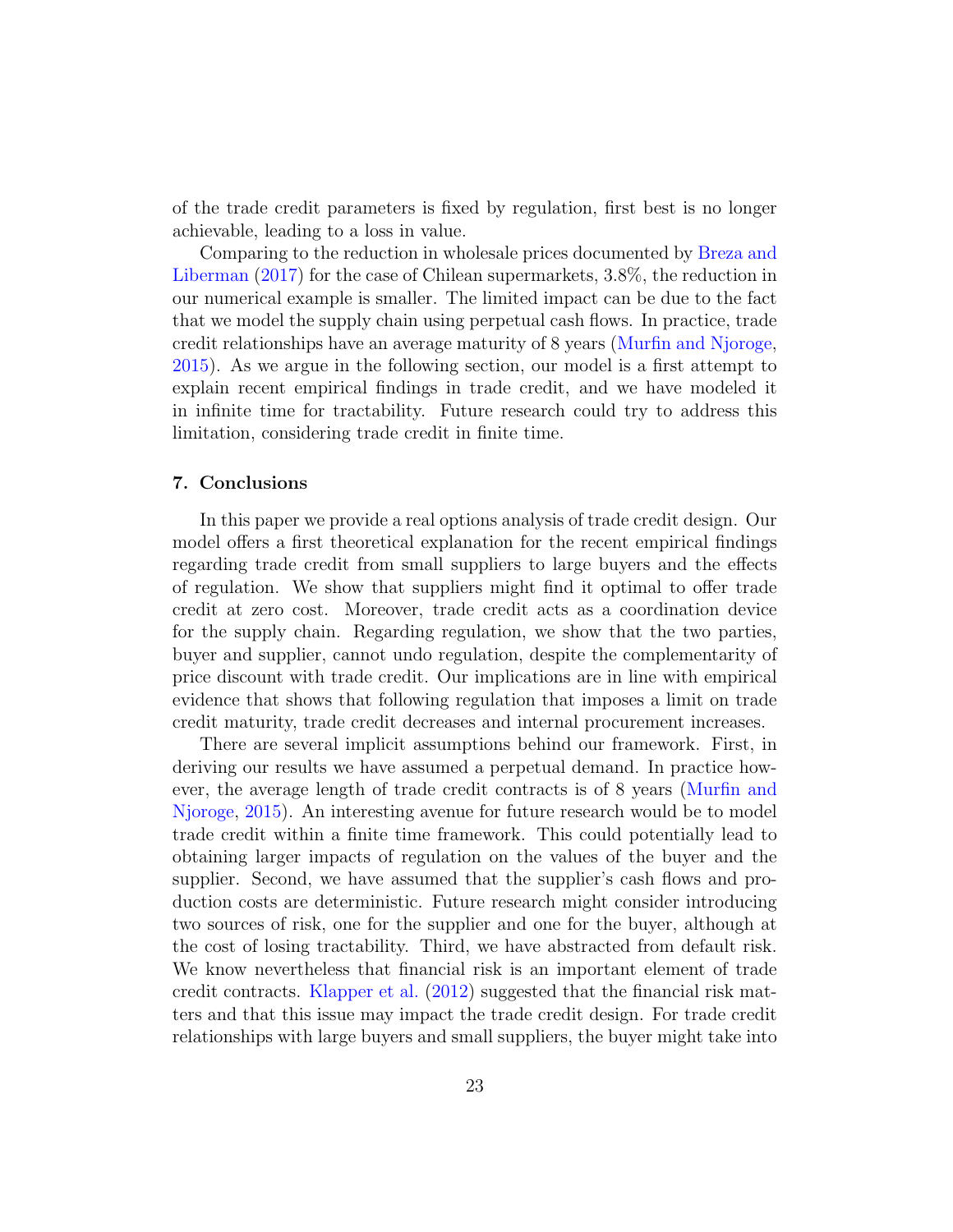account the supplier's default risk when setting the contractual terms. This is left for future research.

From a policy perspective, our model highlights that offering trade credit has not only costs, but also benefits. In particular, trade credit can be favorable for the firm extending it since it enables and guarantees trade. Thus policy makers considering a change in regulation affecting trade credit should consider both its benefits and costs in their analysis.

## Appendix

**Proof of Proposition 1**: Following standard option theory [\(Dixit and](#page-27-11) [Pindyck,](#page-27-11) [1994\)](#page-27-11), we have:

$$
B^{NT} = E_0 \left( \int_0^{\tau_B} (P_s - c) e^{-rs} ds \right) \tag{.1}
$$

$$
= E_0 \left( \int_0^\infty (P_s - c)e^{-rs} ds - \int_{\tau_B}^\infty (P_s - c)e^{-rs} ds \right) \tag{.2}
$$

$$
= \left[\frac{P_0}{r-\mu} - \frac{c}{r}\right] - \left[\frac{K^{NT}}{r-\mu} - \frac{c}{r}\right] \left(\frac{P_0}{K^{NT}}\right)^{-X} \tag{3}
$$

Then the smooth-pasting condition applied to  $B^{NT}(K^{NT})$ .  $\diamond$ 

## Proof of Proposition 2:

The buyer's valuation is given by:

<span id="page-23-0"></span>
$$
B^{TC} = E_0 \left( \int_0^{\Delta} P_s e^{-rs} ds \right) + E_0 \left( 1_{\{P_\Delta < K\}} \int_{\Delta}^{2\Delta} -ce^{-rs} ds \right) \tag{4}
$$

$$
+ E_0 \left[ 1_{\{P_\Delta > K\}} \left( \int_{\Delta}^{\tau} P_s e^{-rs} ds + \int_{\Delta}^{\tau + \Delta} -ce^{-rs} ds \right) \right]
$$
 (.5)

We now compute each of these terms separately.

$$
E_0\left(\int_0^\Delta P_s e^{-rs}ds\right) = \frac{P_0}{r-\mu}\left(1 - e^{-(r-\mu)\Delta}\right)
$$

Following [Shackleton and Wojakowski](#page-28-6) [\(2007\)](#page-28-6), the second term is a cashor-nothing put option on  $c/r(1 - e^{-r\Delta})$  with exercise price K and maturity ∆: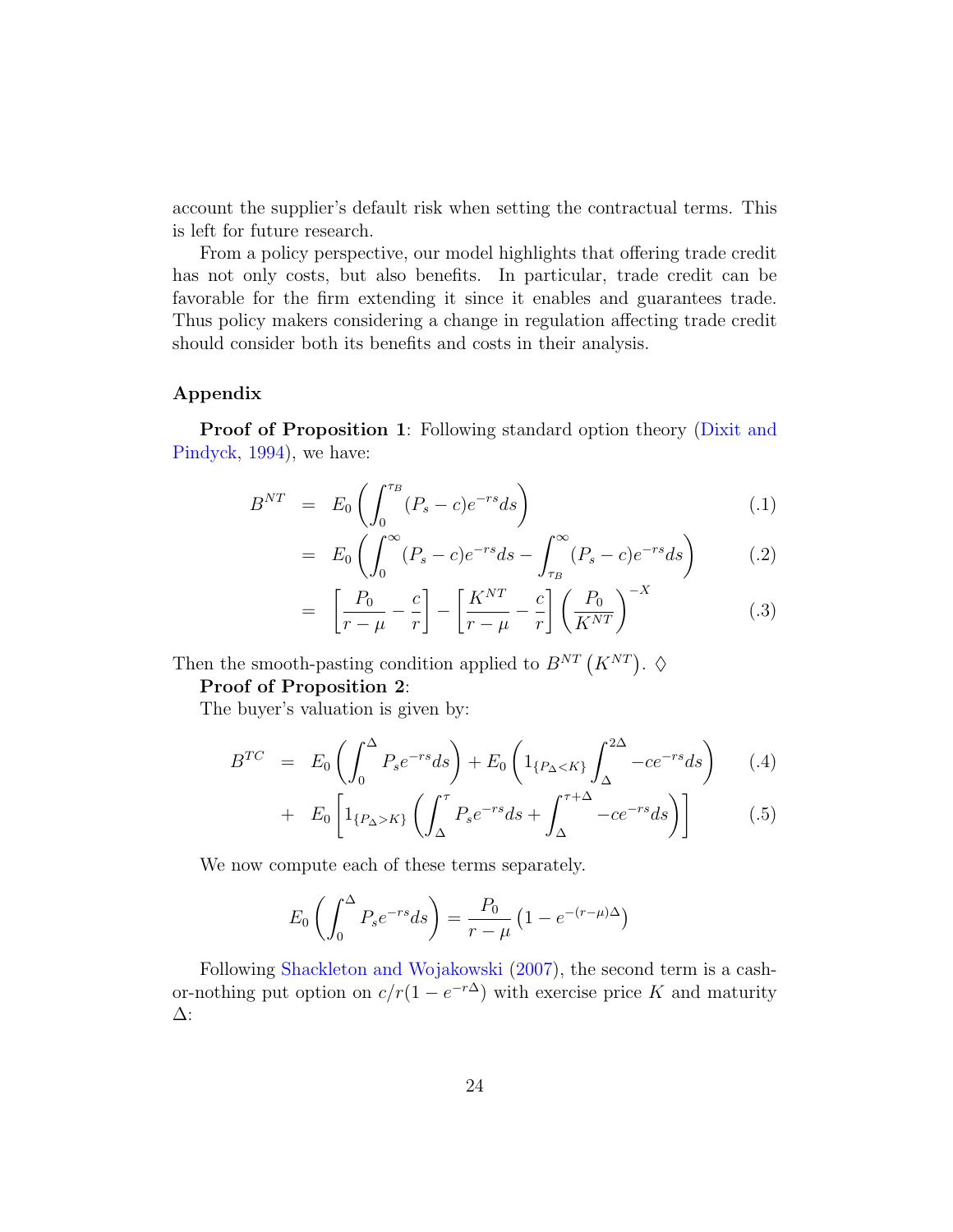$$
E_0 \left( 1_{\{P_\Delta < K\}} \int_{\Delta}^{2\Delta} -ce^{-rs} ds \right) = E_0 \left( e^{-r\Delta} 1_{\{P_\Delta < K\}} \int_{\Delta}^{2\Delta} -ce^{-r(s-\Delta)} ds \right)
$$

$$
= -E_0 \left( e^{-r\Delta} 1_{\{P_\Delta < K\}} \frac{c(1 - e^{-r\Delta})}{r} \right)
$$

$$
= -\frac{c}{r} e^{-r\Delta} (1 - e^{-r\Delta}) N(-d_2(\mu, \Delta))
$$

The third term can be split as follows:

$$
E_0 \left[ 1_{\{P_\Delta > K\}} \left( \int_{\Delta}^{\tau} P_s e^{-rs} ds + \int_{\Delta}^{\tau + \Delta} -ce^{-rs} ds \right) \right] = E_0 \left[ 1_{\{P_\Delta > K\}} \left( \int_{\Delta}^{\tau} P_s e^{-rs} ds - \int_{\Delta}^{\tau} ce^{-rs} ds \right) \right]
$$
  

$$
- \int_{\tau}^{\tau + \Delta} 1_{\{P_\Delta > K\}} ce^{-rs} ds \right]
$$
  

$$
= E_0 \left[ 1_{\{P_\Delta > K\}} \left( \int_{\Delta}^{\tau} (P_s - c) e^{-rs} ds \right) \right]
$$
  

$$
- \int_{\tau}^{\tau + \Delta} 1_{\{P_\Delta > K\}} ce^{-rs} ds \right]
$$

The first part of the third term represents the expected value at time zero of receiving the cash flow  $P_s - c$  starting at time  $\Delta$  and for as long as the price is above the stopping threshold K, conditional on the price at time  $\Delta$ being above K. Using standard option theory, this value at time  $\Delta$  is equal to:  $\frac{P_{\Delta}}{r-\mu} - \frac{c}{r} - \left(\frac{K}{r-\mu} - \frac{c}{r}\right)$  $\left(\frac{P_{\Delta}}{K}\right)\left(\frac{P_{\Delta}}{K}\right)$  $(\frac{P_{\Delta}}{K})^{-X}$ . Similarly, the value of the second part of the third term at time  $\Delta$  is equal to:  $-\frac{c}{r}$  $\frac{c}{r}(1-e^{-r\Delta})\left(\frac{P_{\Delta}}{K}\right)$  $\frac{P_{\Delta}}{K}$ )<sup>-X</sup>. Then we can rewrite the third term as follows:

$$
e^{-r\Delta}E_0\left[1_{\{P_\Delta>K\}}\left(\frac{P_\Delta}{r-\mu}-\frac{c}{r}-\left(\frac{K}{r-\mu}-\frac{c}{r}\right)\left(\frac{P_\Delta}{K}\right)^{-X}-\frac{c}{r}(1-e^{-r\Delta})\left(\frac{P_\Delta}{K}\right)^{-X}\right)\right]
$$

Following [Shackleton and Wojakowski](#page-28-6) [\(2007\)](#page-28-6), the first two terms of the previous expression represent the difference between an asset-or-nothing call option on  $\frac{P_{\Delta}}{r-\mu}$ , and a cash-or-nothing call option on  $\frac{c}{r}$ , with exercise prices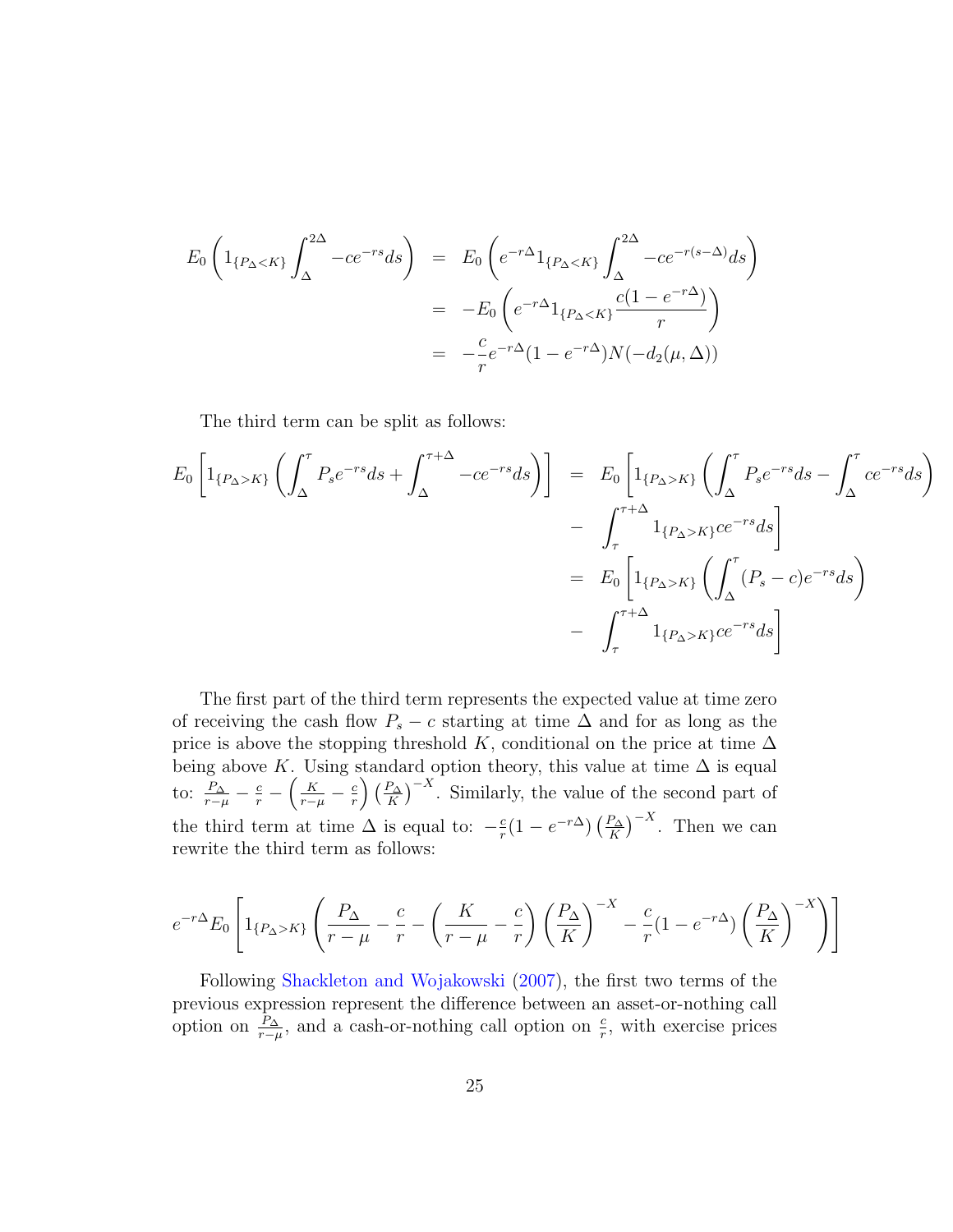K, and maturity  $\Delta$ . Moreover, from the Appendix A of [Shackleton and](#page-28-6) [Wojakowski](#page-28-6) [\(2007\)](#page-28-6):

$$
e^{-r\Delta} E_0 \left[ 1_{\{P_{\Delta} > K\}} P_{\Delta}^{-X} \right] = P_0^{-X} N (d_2(\mu - X\sigma^2, \Delta))
$$

Therefore, the third term of equation [\(.5\)](#page-23-0) is equal to:

$$
= \frac{P_0 e^{-(r-\mu)\Delta}}{r-\mu} N(d_1(\mu,\Delta)) - \frac{ce^{-r\Delta}}{r} N(d_2(\mu,\Delta)) - \left(\frac{K}{r-\mu} - \frac{c}{r}\right) \left(\frac{P_0}{K}\right)^{-X}
$$
  
\n
$$
+ N(d2(\mu - X\sigma^2, \Delta)) - \frac{c}{r}(1 - e^{-r\Delta}) \left(\frac{P_0}{K}\right)^{-X} N(d2(\mu - X\sigma^2, \Delta))
$$
  
\n
$$
= \frac{P_0 e^{-(r-\mu)\Delta}}{r-\mu} N(d_1(\mu,\Delta)) - \frac{ce^{-r\Delta}}{r} N(d_2(\mu,\Delta)) - \left(\frac{K}{r-\mu} - \frac{ce^{-r\Delta}}{r}\right) \left(\frac{P_0}{K}\right)^{-X}
$$
  
\n
$$
+ N(d2(\mu - X\sigma^2, \Delta))
$$

Suming these three terms, and using the property that  $1-N(x) = N(-x)$ , we obtain equation [\(4\)](#page-8-0). In this proof we have used [Shackleton and Wo](#page-28-6)[jakowski](#page-28-6) [\(2007\)](#page-28-6)'s valuation of forward start perpetuities, as well as floors and caps. This valuation problem is also very closely related to the valuation of deferred perpetual American puts in [Gerber and Shiu](#page-28-8) [\(1993\)](#page-28-8). A deferred perpetual American put can only be exercised after a delay of n years. In our case, this delay is  $\Delta$ .

**Proof of Proposition 3:** From equation  $(9)$  we obtain:

$$
\frac{A}{r-\mu} = \frac{ce^{-r\Delta}B}{rK}
$$

where  $A$  and  $B$  are given by the following expressions:

$$
A(\Delta) = 1 - e^{-(r-\mu)\Delta} + e^{-(r-\mu)\Delta}N\left(\frac{(\mu + \sigma^2/2)\Delta}{\sigma\sqrt{\Delta}}\right) + \frac{e^{-(r-\mu)\Delta}}{\sigma\sqrt{\Delta}}\phi\left(\frac{(\mu + \sigma^2/2)\Delta}{\sigma\sqrt{\Delta}}\right)
$$

$$
- \left[-XN\left(\frac{(\mu - X\sigma^2 - \sigma^2/2)\Delta}{\sigma\sqrt{\Delta}}\right) + \frac{1}{\sigma\sqrt{\Delta}}\phi\left(\frac{(\mu - X\sigma^2 - \sigma^2/2)\Delta}{\sigma\sqrt{\Delta}}\right)\right]
$$

that simplifies to the expresion in the proposition and

$$
B(\Delta) = \frac{e^{-r\Delta}}{\sigma\sqrt{\Delta}}\phi\left(\frac{(\mu - \sigma^2/2)\Delta}{\sigma\sqrt{\Delta}}\right) - \frac{1}{\sigma\sqrt{\Delta}}\phi\left(\frac{(\mu - X\sigma^2 - \sigma^2/2)\Delta}{\sigma\sqrt{\Delta}}\right). (6)
$$
  
+ 
$$
XN\left(\frac{(\mu - X\sigma^2 - \sigma^2/2)\Delta}{\sigma\sqrt{\Delta}}\right)
$$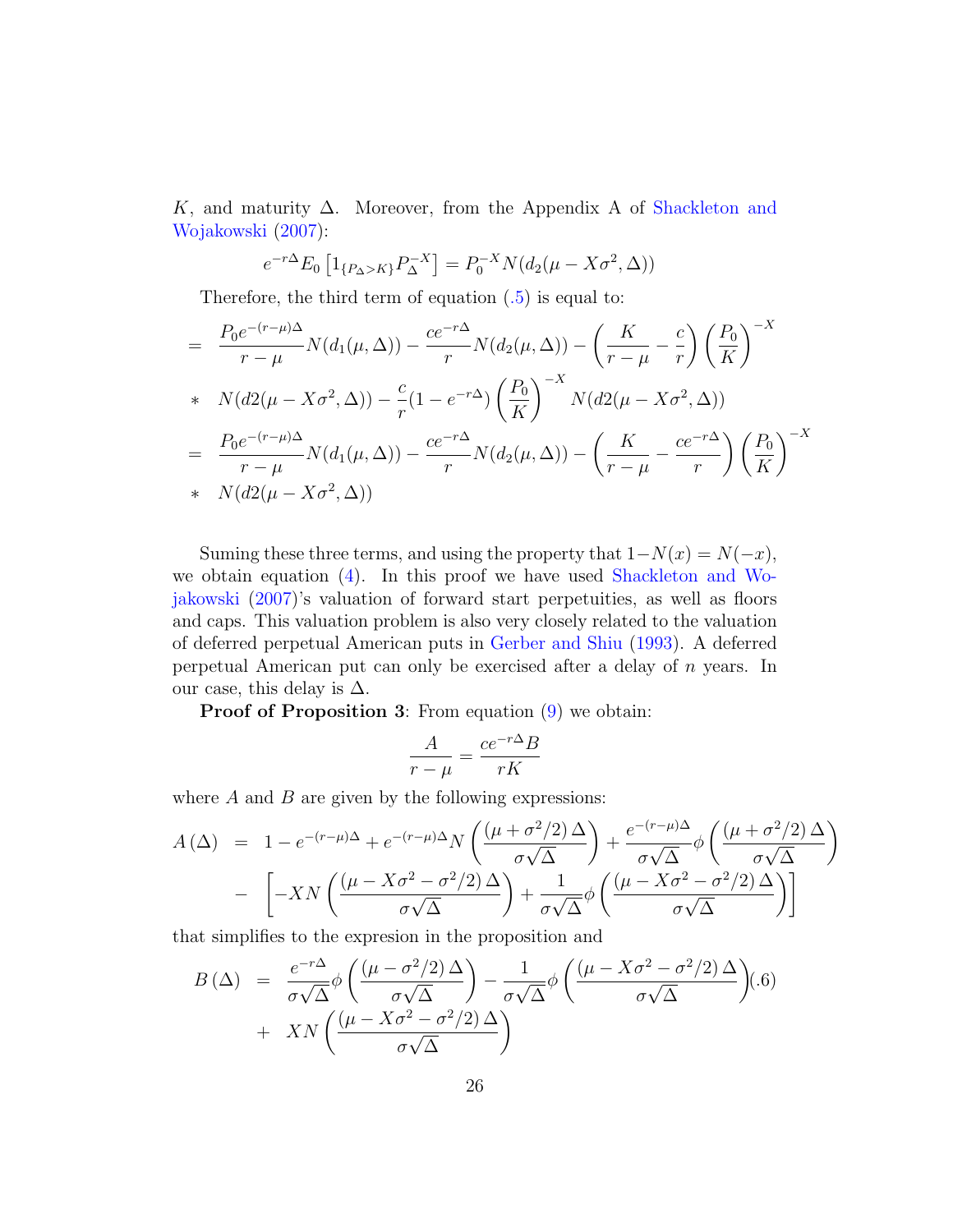and the associated expression follows.

Proof of Proposition 4:

Remember that

$$
K^{TC} = e^{-r\Delta} \frac{c(r-\mu)}{r} \frac{B}{A},\tag{.7}
$$

and

$$
K^{NT} = \frac{c(r - \mu)}{r} \frac{X}{X + 1}
$$

Then we have that

$$
K^{TC} \le K^{NT} \Leftrightarrow \frac{B}{A} \le \frac{X}{X+1}
$$
\n
$$
\Leftrightarrow \frac{XN\left(\frac{(\mu - X\sigma^2 - \sigma^2/2)\Delta}{\sigma\sqrt{\Delta}}\right)}{1 - e^{-(r-\mu)\Delta}(1 - N\left(\frac{(\mu + \sigma^2/2)\Delta}{\sigma\sqrt{\Delta}}\right)) + XN\left(\frac{(\mu - X\sigma^2 - \sigma^2/2)\Delta}{\sigma\sqrt{\Delta}}\right)} \le \frac{X}{X+1}
$$
\n(.8)

Denote  $n_2 \equiv N$  $\int (\mu - X \sigma^2 - \sigma^2/2) \Delta$  $\frac{1}{\sigma\sqrt{\Delta}}$  $\setminus$ and  $n_1 \equiv N$  $\int (\mu + \sigma^2/2) \Delta$  $\frac{1}{\sigma\sqrt{\Delta}}$  $\setminus$ . Since we know that  $\mu - X\sigma^2 - \sigma^2/2 < \mu + \sigma^2/2$ , and the normal cdf is an increasing function, we have that  $n_2 < n_1$ .

Using this notation in the previous inequality we obtain:

$$
K^{TC} \le K^{NT} \Leftrightarrow \frac{Xn_2}{1 - e^{-(r - \mu)\Delta}(1 - n_1) + Xn_2} \le \frac{X}{X + 1}
$$
(.9)  

$$
\Leftrightarrow X^2n_2 + Xn_2 \le X - Xe^{-(r - \mu)\Delta}(1 - n_1) + X^2n_2
$$
  

$$
\Leftrightarrow e^{-(r - \mu)\Delta}(1 - n_1) \le 1 - n_2
$$

Since we have  $n_2 < n_1$ , this implies  $1 - n_1 < 1 - n_2$ . Therefore, the previous inequality is true. So we have that  $\frac{B}{A} \leq \frac{X}{X+1}$  and thus  $K^{TC} \leq K^{NT}$ .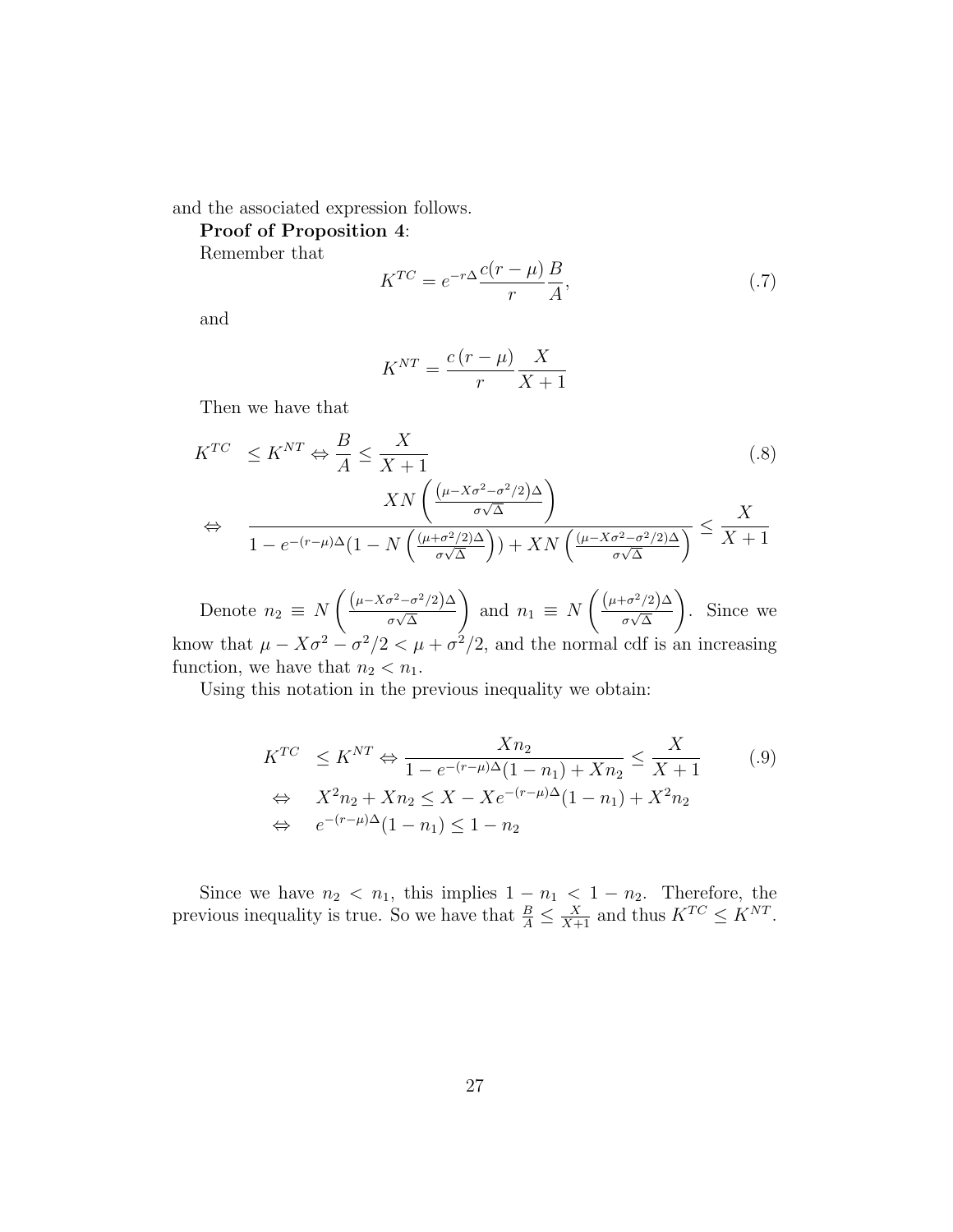## References

- <span id="page-27-6"></span>Adkins, R., Paxson, D., Pereira, P.J., Rodrigues, A., 2018. Investment decisions with finite-lived collars.
- <span id="page-27-9"></span>Baron, O., Berman, O., Wu, D., 2016. Bargaining within the supply chain and its implications in an industry. Decision Sciences 47, 193–218.
- <span id="page-27-5"></span>Barrot, J.N., 2016. Trade credit and industry dynamics: Evidence from trucking firms. The Journal of Finance 71, 1975–2016.
- <span id="page-27-2"></span>Biais, B., Gollier, C., 1997. Trade credit and credit rationing. The Review of Financial Studies 10, 903–937.
- <span id="page-27-10"></span>Binmore, K., Rubinstein, A., Wolinsky, A., 1986. The nash bargaining solution in economic modelling. RAND Journal of Economics 17, 176–188.
- <span id="page-27-1"></span>Brennan, M.J., Maksimovic, V., Zechner, J., 1988. Vendor financing. The Journal of Finance 43, 1127–1141.
- <span id="page-27-8"></span>Bresnahan, T., Reiss, P., 1985. Dealer and manufacturer margins. Rand Journal of Economics 16, 253–268.
- <span id="page-27-4"></span>Breza, E., Liberman, A., 2017. Financial contracting and organizational form: Evidence from the regulation of trade credit. The Journal of Finance 72, 291–324.
- <span id="page-27-7"></span>Cachon, G.P., 2003. Supply chain coordination with contracts, in: Supply Chain Management: Design, Coordination and Operation. Elsevier. volume 11 of Handbooks in Operations Research and Management Science, pp. 227 – 339.
- <span id="page-27-0"></span>Cuñat, V., 2007. Trade credit: Suppliers as debt collectors and insurance providers. The Review of Financial Studies 20, 491–527.
- <span id="page-27-11"></span>Dixit, A., Pindyck, R., 1994. Investment Under Uncertainty. Princeton University.
- <span id="page-27-3"></span>Fabbri, D., Klapper, L.F., 2016. Bargaining power and trade credit. Journal of Corporate Finance 41.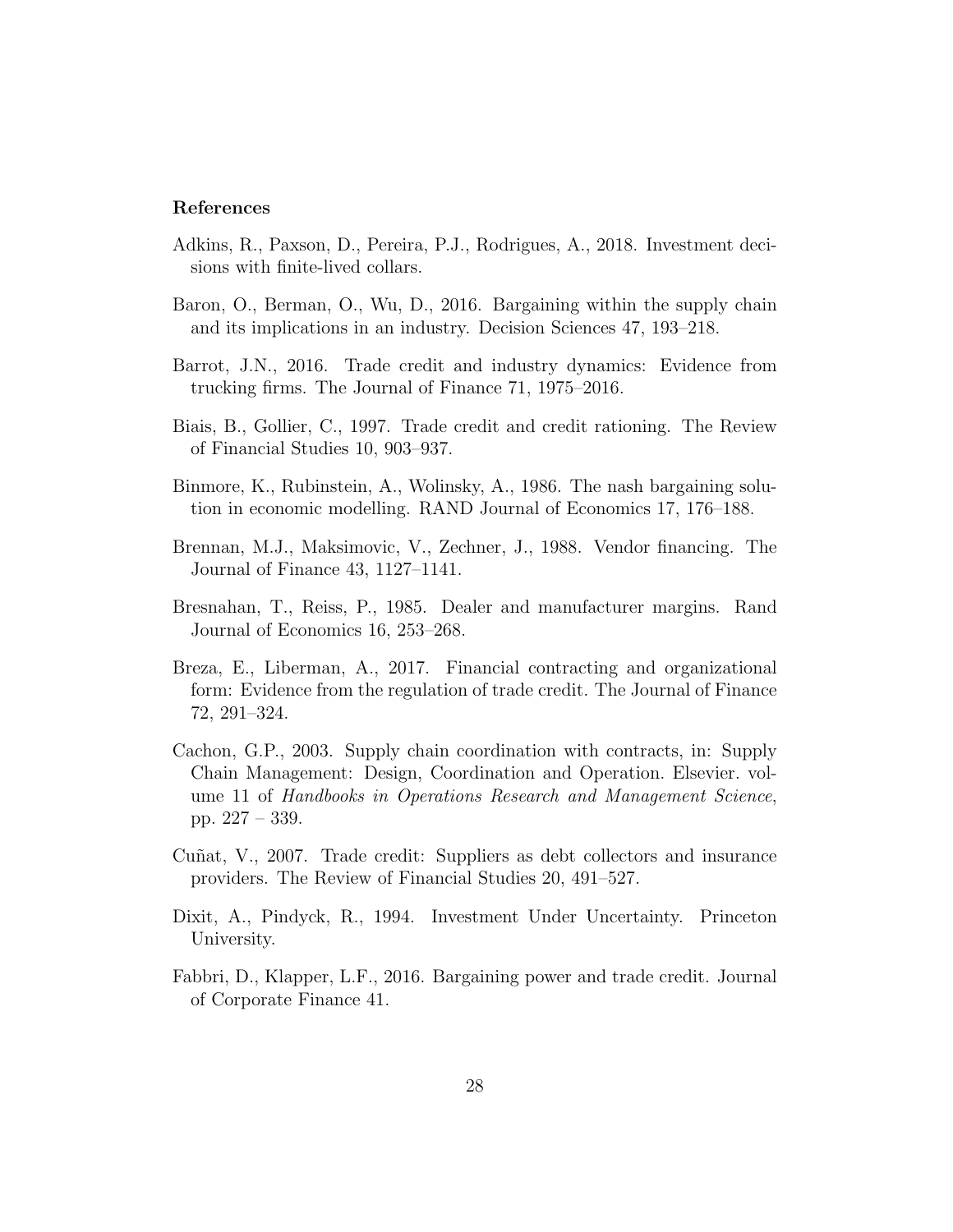- <span id="page-28-8"></span>Gerber, H., Shiu, E.S.W., 1993. Discussion on thilley. Transactions of the Society of Actuaries 45, 524–541.
- <span id="page-28-3"></span>Giannetti, M., Burkart, M., Ellingsen, T., 2011. What you sell is what you lend? Explaining trade credit contracts. Review of Financial Studies 24, 1261–1298.
- <span id="page-28-4"></span>Klapper, L., Laeven, L., Rajan, R., 2012. Trade credit contracts. Review of Financial Studies 25, 838–867.
- <span id="page-28-9"></span>Lariviere, M., Porteus, E., 2001. Selling to the newsvendor: an analysis of price-only contracts. Manufacturing and Service Operations Management 3, 293–305.
- <span id="page-28-2"></span>Long, M., Malitz, I., Ravid, A., 1994. Trade credit, quality guarantees, and product marketability. Financial Management 22, 117–127.
- <span id="page-28-5"></span>Murfin, J., Njoroge, K., 2015. The implicit costs of trade credit borrowing by large firms. The Review of Financial Studies 28, 112–145.
- <span id="page-28-7"></span>Pereira, P.J., Rodrigues, A., 2014. Investment decisions in finite-lived monopolies. Journal of Economic Dynamics and Control 46, 219–236.
- <span id="page-28-1"></span>Petersen, M.A., Rajan, R.G., 1997. Trade credit: Theories and evidence. The Review of Financial Studies 10, 661–691.
- <span id="page-28-6"></span>Shackleton, M.B., Wojakowski, R., 2007. Finite maturity caps and floors on continuous flows. Journal of Economic Dynamics and Control 31, 3843– 3859.
- <span id="page-28-0"></span>Yang, S.A., Birge, J.R., 2018. Trade credit, risk sharing, and inventory financing portfolios. Management Science 64, 3667–3689.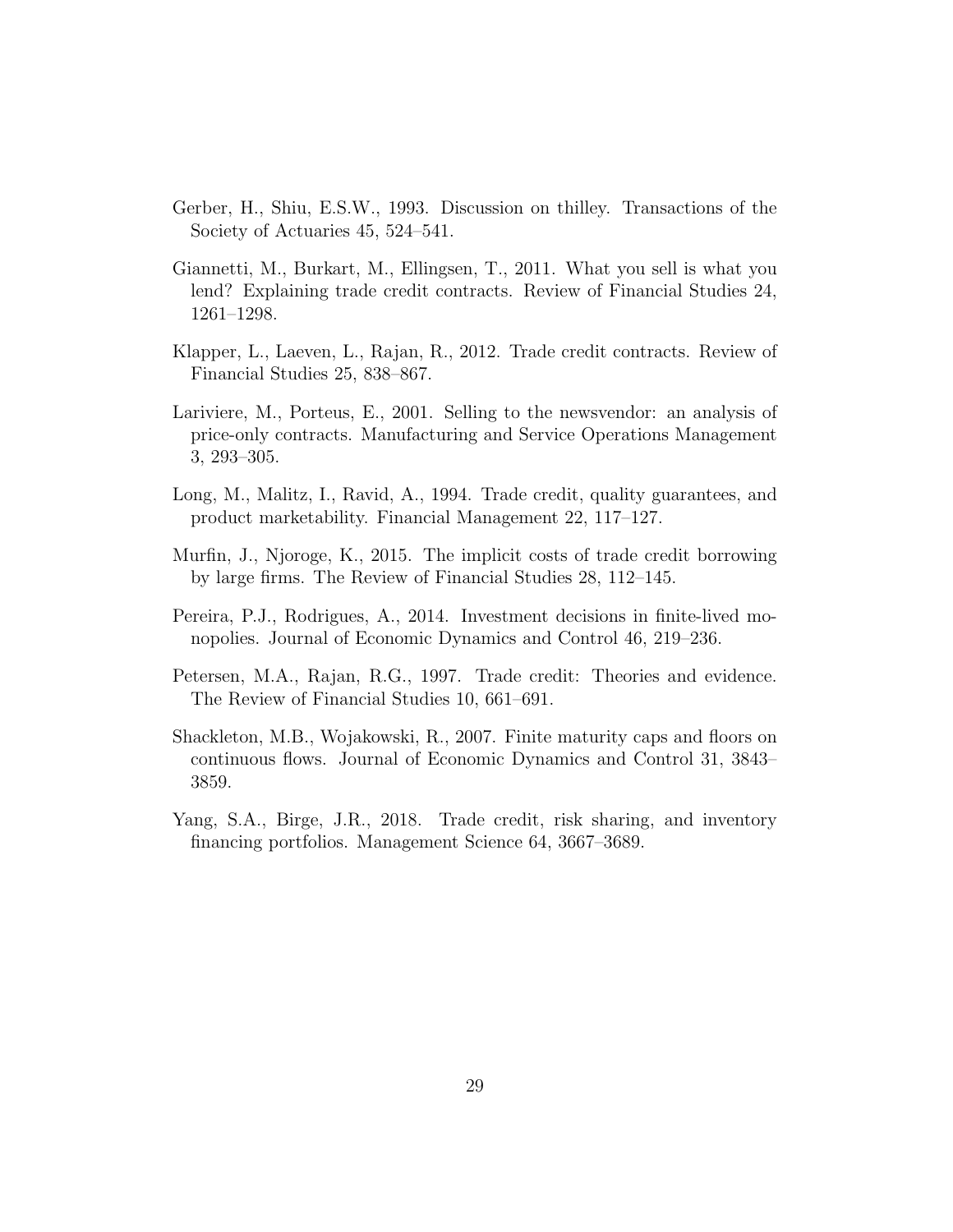Figures



<span id="page-29-0"></span>Figure 1: Supplier's valuation with and without trade credit as a function of the trade credit maturity  $\Delta.$ 



<span id="page-29-1"></span>Figure 2: The no trade credit case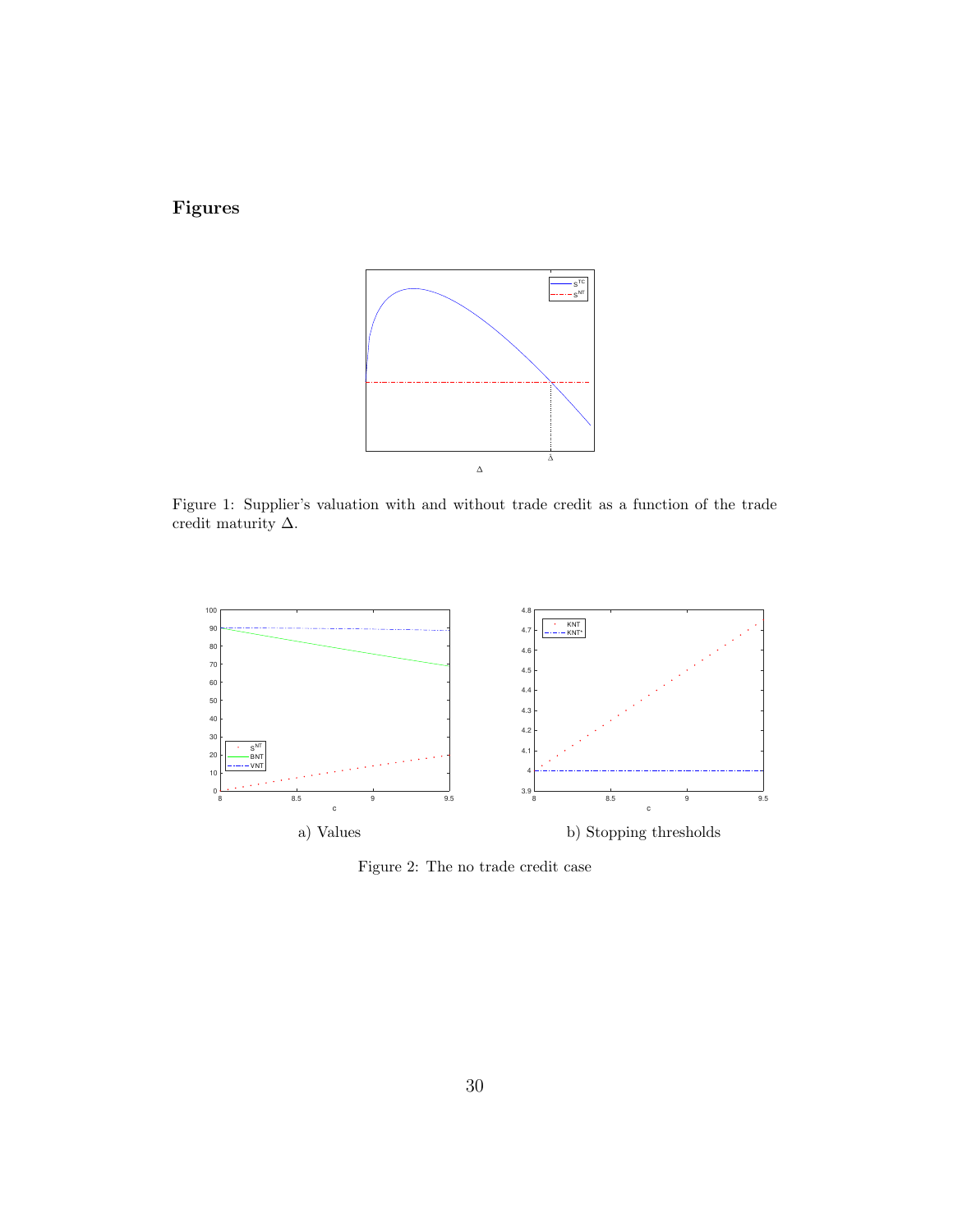

<span id="page-30-0"></span>Figure 3: The trade credit case  $(c = 9)$